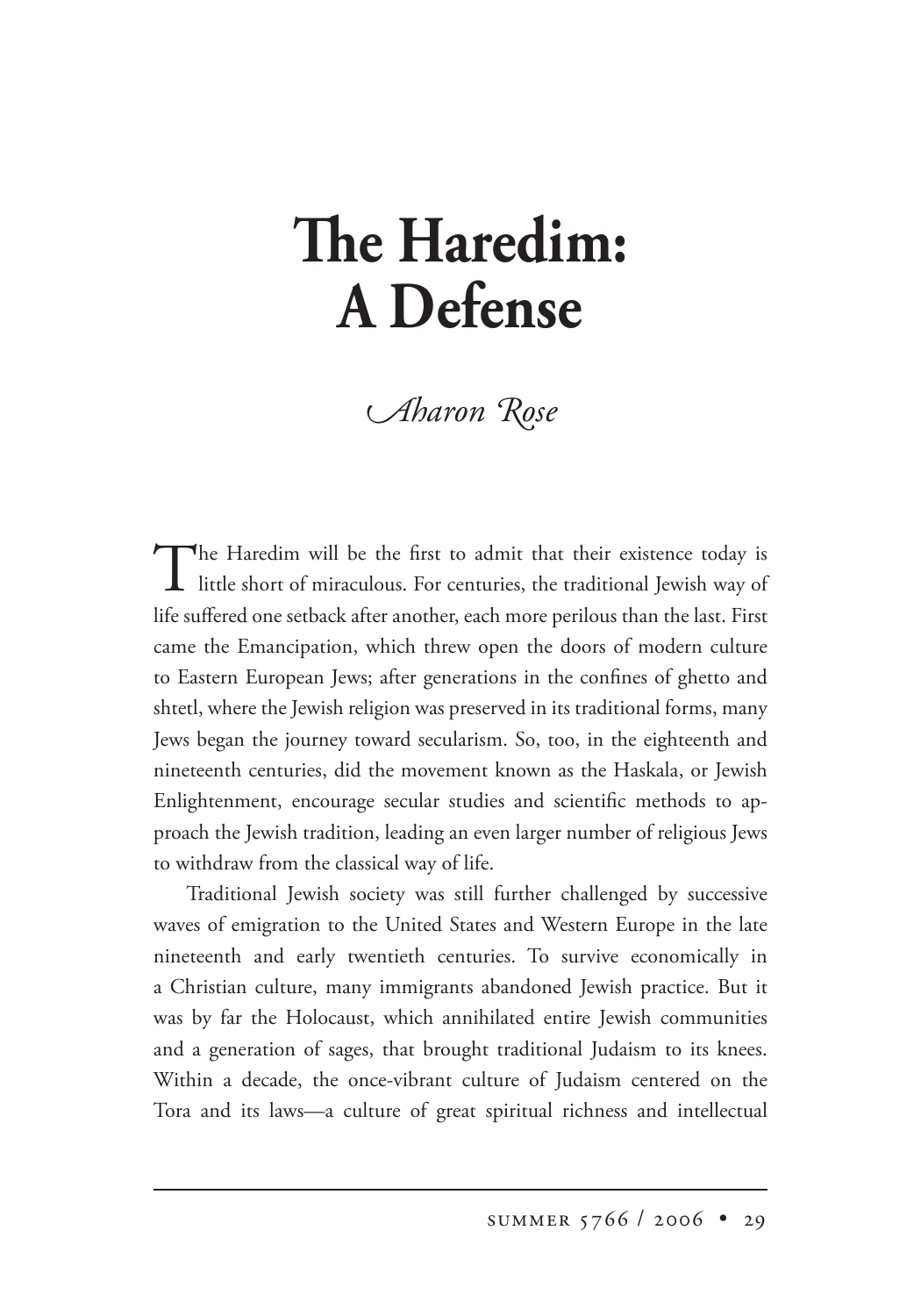brilliance—was almost entirely wiped out, and the millennia-old chain of Jewish wisdom and tradition nearly came to an end. When the State of Israel was established just a few years later, many survivors of the destruction saw it as the ultimate blow: An end to the Diaspora, they believed, should come not at the hands of secular Zionists, but only at those of the messiah. Here, then, was the greatest evidence to date of their leaders' failure to foresee the future, and their own failure to understand Jewish history. To them, modern Zionism spelled the end of Jewish life as they knew it.

Yet, like so many times in the past, traditional Judaism's death knells were premature. Six decades after the death camps and the ascendance of secular Zionism, the Haredi, or ultra-Orthodox, community—the last vestige of prewar traditional Jewish society—is experiencing a revival of incomparable scope. With one of the highest birth rates in the Western world, Haredi communities both in Israel and abroad boast numbers in the hundreds of thousands, and enrollment in Haredi yeshivot, or centers of learning, is at higher levels than ever. Perhaps none are more surprised by this reversal of fortunes than the Haredim themselves: The late Rabbi Shalom Noah Brozofsky, the Slonimer Rebbe, explained in 1987 on the yahrtzeit of the previous Slonimer Rebbe, Rabbi Avraham Weinberg, who had perished in the Holocaust:

We are seeing with our own eyes the most amazing phenomenon of our generation: Suddenly, a generation has arisen and prospered, a generation of Tora and meticulous attention to the commandments. The houses of learning blossom again, and the halls of the Hasidim thrive in all their glory…. And does this not raise the question—who brought all this about? Who has the power to bring forth such a generation… and from what power did such a generation grow? It has no natural explanation, of course, other than God himself, the one and only God.<sup>1</sup>

Whether or not we see in today's Haredi renaissance the hand of God, it is nonetheless striking to consider the forces that have kept the various Haredi communities, both in Israel and in the Diaspora, alive. In light of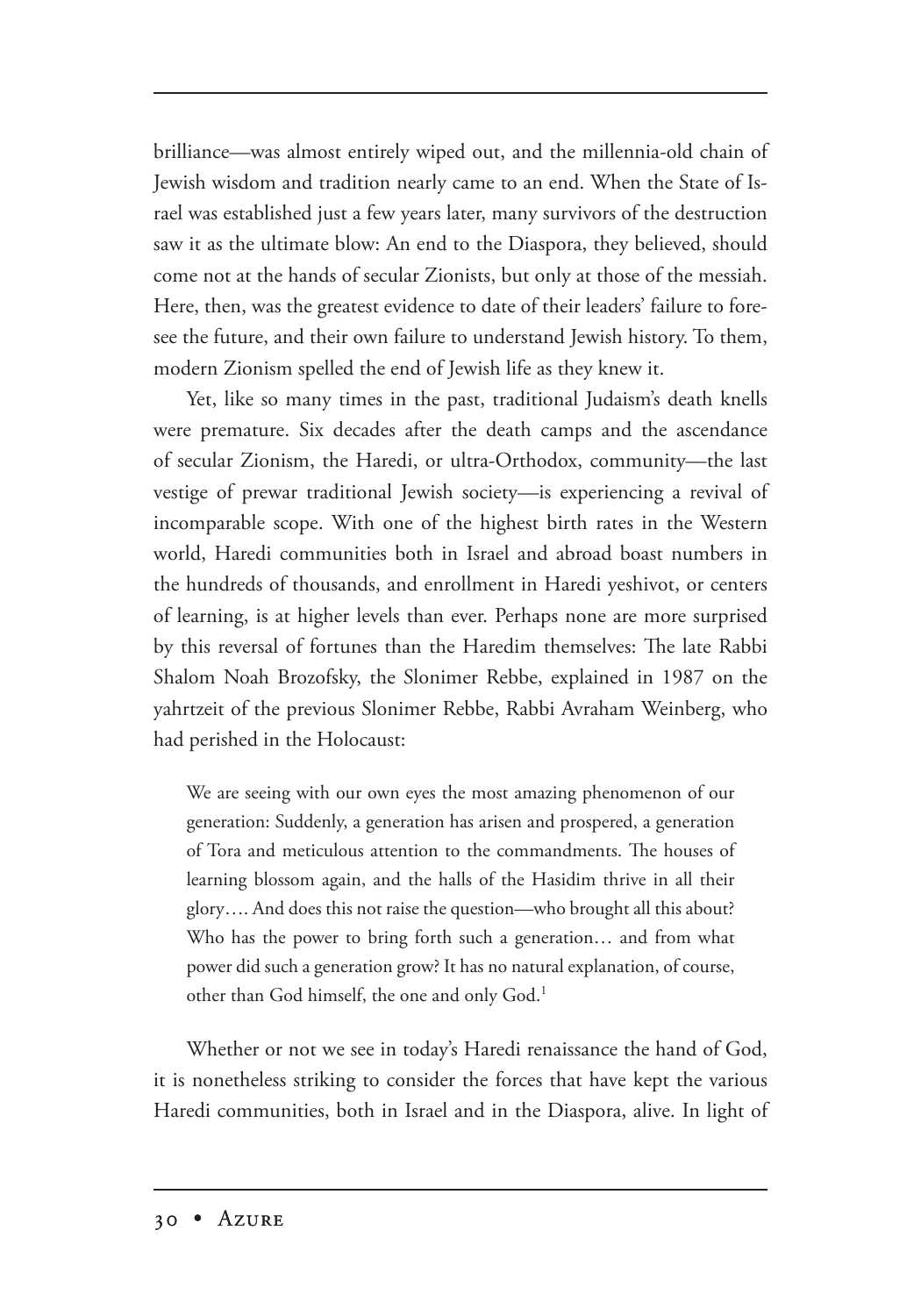its past of persecution and destruction, and of the pressures it faces today from an increasingly invasive secular culture, the evidence of the Haredi world's vitality—growing numbers of *hozrim bitshuva*, or non-observant Jews who adopt the Orthodox way of life; the creation of Shas, an Israeli political party intended to further the interests of Sephardic Haredim; and the gradual movement of the modern-Orthodox and religious-Zionist communities towards greater religious stringency and an increasing similarity to Haredi norms—is genuinely remarkable.

For much of the Israeli public, however, these developments are greeted with a measure of anxiety. Rightly or wrongly, they are viewed as a threat to the authority of the secular Zionist culture that has dominated Israeli society since the founding of the state. And it is this anxiety—often swelling into hostility—that is reflected in the majority of academic works that purport to examine the Haredi community today. These works form the basis for much of the secular world's understanding of the Haredim, yet they are distinctly at odds with Haredi society's perception of itself.

As someone who was raised in the world of Hasidic yeshivot, yet now walks the halls of Israel's universities, it is my hope that my acquaintance with both realms will enable me to shed light on the distorted portrayal of the Haredim in academic literature. And, while it is not necessarily my purpose, in the course of this essay I might just convince some of my readers of the value—indeed, even the beauty—of many aspects of one of Judaism's most reviled, yet least understood, communities.

 $\bigodot$ <sup>n</sup> one point, at least, there is agreement between those who study Haredi society and the Haredim themselves: That what primarily sets this Jewish movement apart from others is its total rejection of modern values, norms, and forms of inquiry. Haredi Judaism, regardless of its particular faction, objects to Jews entering the cultural fray of the modern West, studying in its institutions, revering its leaders, fighting in its wars, or partaking of its cultural bounty. This rejection must be understood in two ways.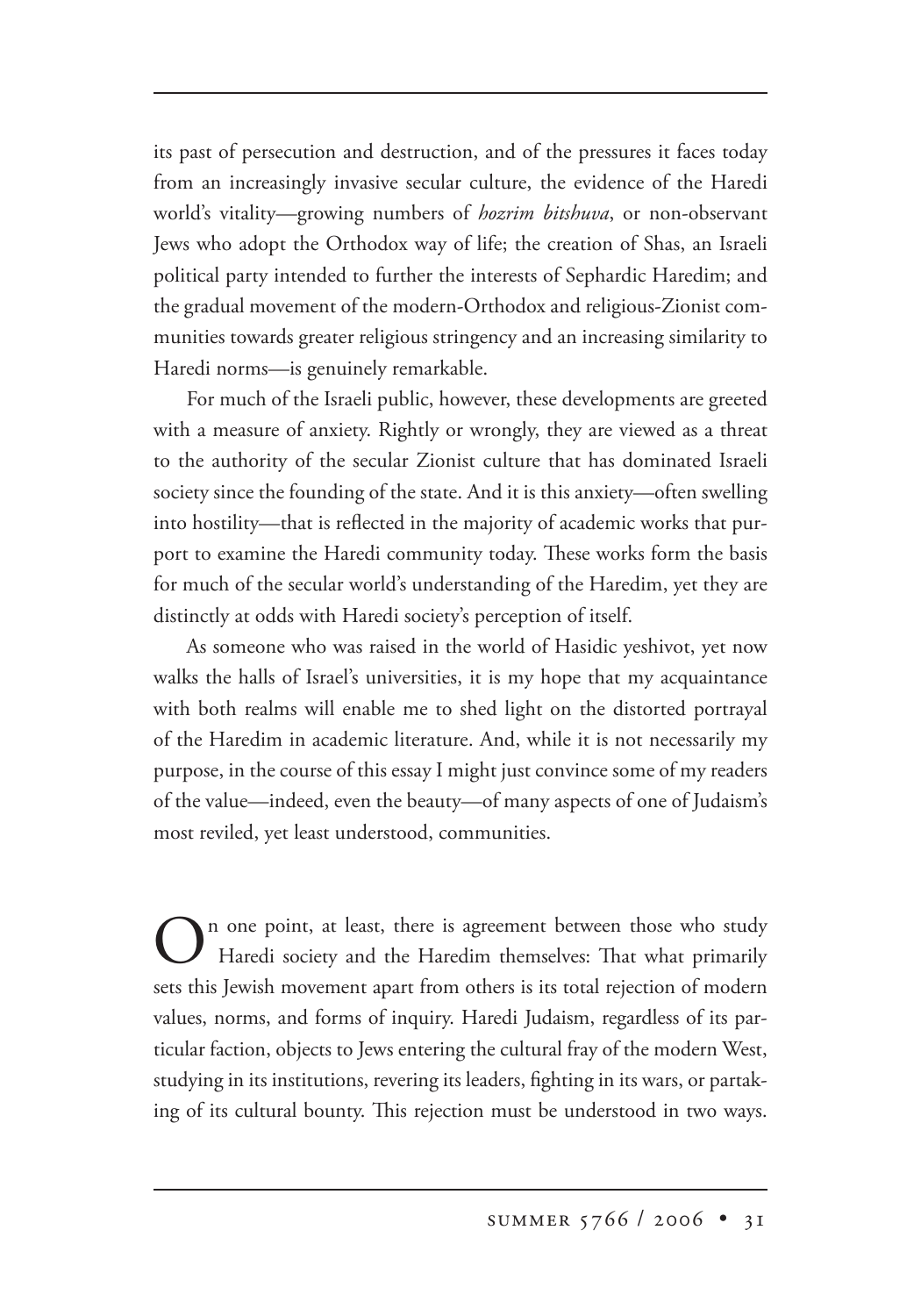First, Haredi Jews aspire to be *different* from the surrounding culture, whose values, behaviors, and worldviews conflict with their own. Second, they seek to remain *loyal* to the traditional Jewish identity in Eastern Europe that preceded the Emancipation. It is only by means of this identity, the Haredim believe, and the lifestyle through which it finds expression, that the Jew can fulfill his obligation to live a life in accordance with God's will.

Yet while the Haredim trace the roots of their contemporary identity to the traditional form of Judaism practiced by their forebears, academics have taken an altogether different view. Most scholars of the Haredim regard today's Haredi Jew as an essentially *new* phenomenon, one that evolved over the last two centuries as a reaction against the Haskala and the integration of Jews into Western society. For proof, they point to a series of beliefs and practices adopted by today's Haredim that developed, or became decidedly more pronounced, over the course of the past century. They then conclude that these principles and behaviors have had the unintended effect of changing the very way of life they sought to preserve, and leading inadvertently to the creation of an entirely new community.<sup>2</sup>

The first scholar to assert that today's Haredim are in truth a new phenomenon was Jacob Katz, the foremost historian on the Orthodox communities of Eastern Europe.<sup>3</sup> Katz distinguished between the "traditionbound" society which received traditions and viewed them as self-evident, and the Haredi community, which consciously chooses the traditional way of life, and as such is merely "traditionalist."4 In this way, claims Katz, the Haredim cannot claim to be defenders of the "pure Judaism of old."<sup>5</sup> In time, this view became the dominant one in the field. Thus, for example, the historian Michael K. Silber writes that Orthodoxy "is in fact not an unchanged and unchanging remnant of pre-modern traditional Jewish society, but as much a child of modernity and change as any of its 'modern' rivals."6 Similarly, Israel Bartal of the Hebrew University explains that "The two major responses of the Ashkenazi Diaspora to the encounter with modernity were the Haskala movement and Orthodoxy. Both flourished in Central Europe, inexorably intertwined."7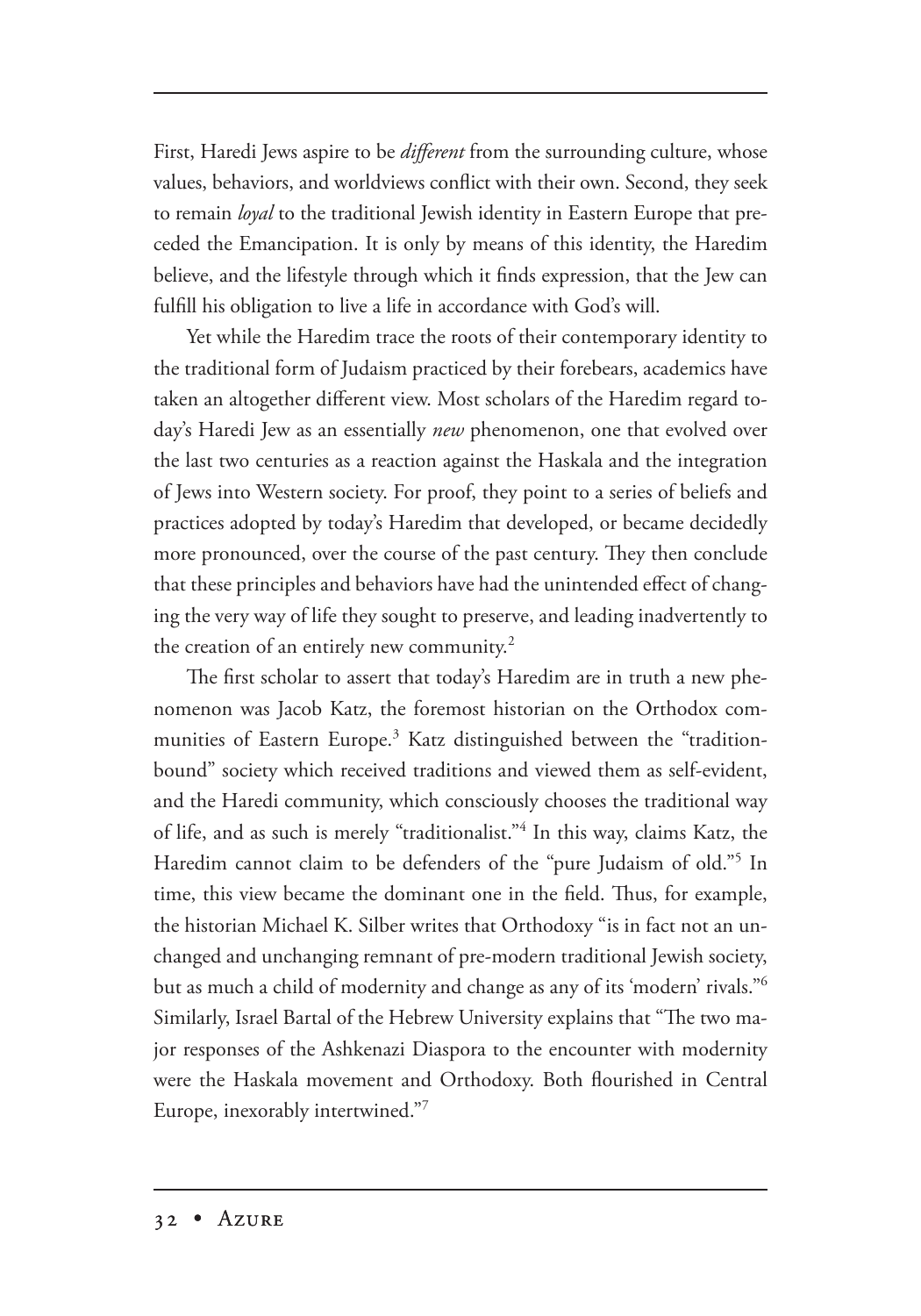Having declared Orthodoxy a relatively new phenomenon, Katz and his students attempted to show that in the struggle with modernity, the overriding need to defend traditional values often forced the Orthodox, and especially the Haredim, to invent new doctrines and principles and then to portray their violation as heresy. Yet these principles, these scholars insist, were often of marginal value in the Jewish tradition. A prime example is the principle of *daat tora*, which grants great rabbis the authority to issue rulings on matters not directly concerned with Jewish law—such as, for instance, for whom to vote in an election.<sup>8</sup> This claim—that certain doctrines are inventions whose aim is to augment rabbinic authority in response to modern attempts to curtail it—is the common thread running through the articles that appear in the anthology *Between Authority and Autonomy in Jewish Tradition*, published in 1997 and edited by Ze'ev Safrai and Avi Saguy.<sup>9</sup> Indeed, the main disagreement among the contributors to this anthology concerns when and where the *daat tora* innovation appeared. Katz, for example, traces it to conflicts between Orthodox and Reform Jews in Hungary during the 1860s,<sup>10</sup> whereas Judaic scholar Lawrence Kaplan argues that it first cropped up among Lithuanian groups in Israel after the Holocaust<sup>11</sup>

Yet this view, while widely accepted in academic circles, is highly problematic. Often allowing ideology to skew their reading of the data, some researchers are inclined to ignore the central status of the rabbi in traditional society, and instead paint a grossly misleading picture of his function. If these researchers are to be believed, the traditional rabbi was concerned mainly with checking cows' lungs and other ritual matters; only occasionally did he involve himself in leading the community. Yet as scholars such as Haym Soloveitchik and Benjamin Brown have argued, this is far from the whole truth. Brown is particularly decisive in his rejection of the opinion current among his colleagues, insisting that the academic preoccupation with the halachic-practical aspect of *daat tora* completely ignores its theological dimension, which is far older and is bound up in the notion of *dekula ba* ("everything is in it"). This phrase, taken from the maxim of Ben Bag-Bag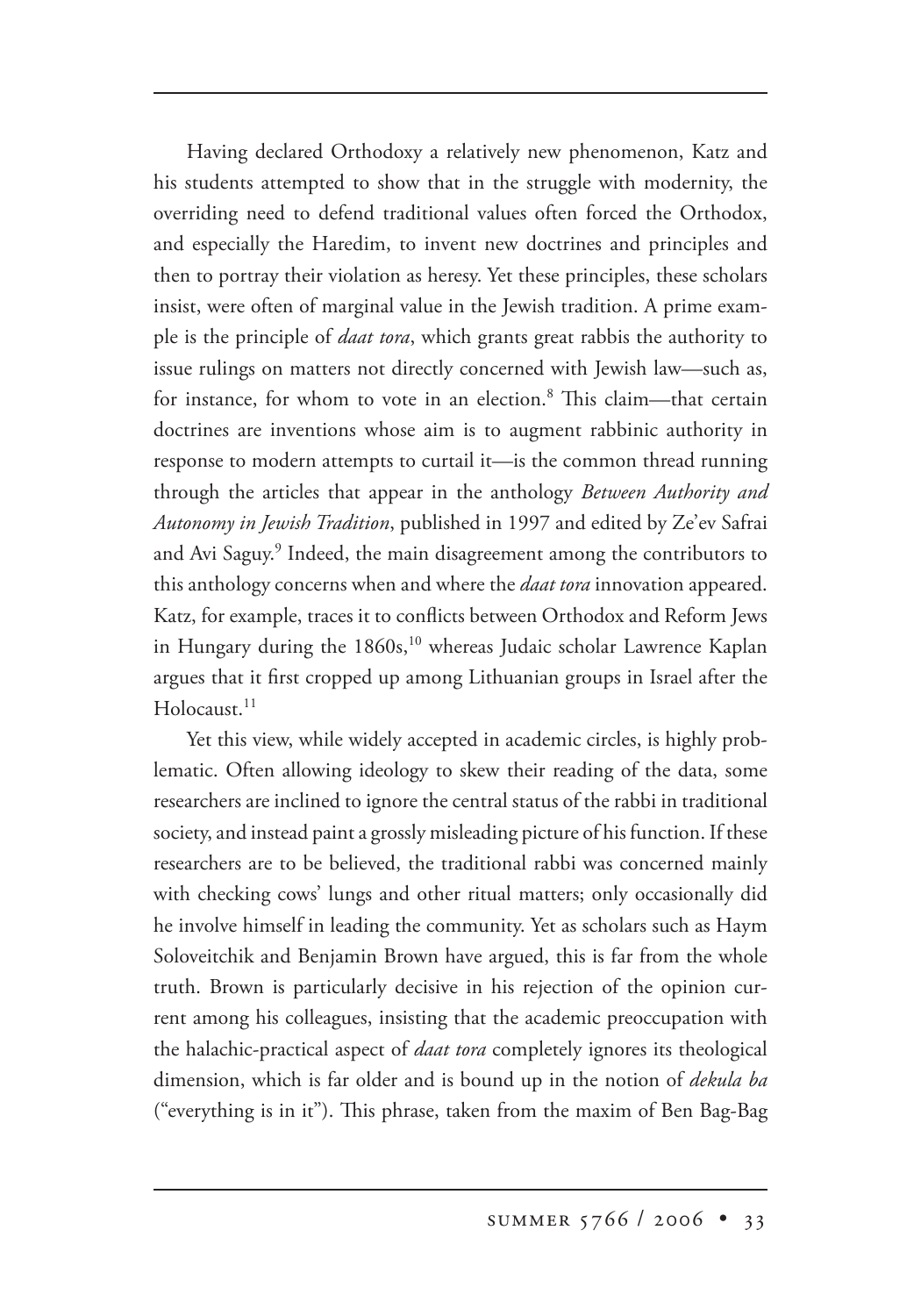in the Mishna, "Turn its pages and turn them again, for everything is in it,"12 was over time incorporated into the classic talmudic and midrashic literature, according to which God concealed in the Tora light (*or ganuz*) by which one can see "from one end of the universe to the other."<sup>13</sup> According to this tradition, the Tora encapsulates all knowledge, and therefore holds the answers to all questions. True, it may be the case that as a vehicle for the expansion of rabbinic authority, it is a new thing. Yet it is at the same time an effort to preserve and develop a classical belief in the infinite reach of the Tora's wisdom, and as such, it cannot be seen as an invention out of whole cloth. As Brown explains:

*Daat tora* is one of the phenomena used to demonstrate the theory of 'Orthodoxy as a reaction' that originated with Professor Jacob Katz. This theory, in its various applications, frequently presents the gaping divide between traditionalist, pre-modern society and an Orthodox society 'tradition-bound' (as Katz describes it), which is a kind of 'mutation of the former' (in the words of Moshe Samet).… It does sometimes appear that the description of the gap is too deep and too dramatic. The new tiers that Orthodoxy is building frequently rest on sources that are deeply rooted in tradition and the addition of these tiers on top of the old floors only testifies to the dynamism and fertility of a society that is sometimes regarded as stagnant and lacking vitality.<sup>14</sup>

The doctrine of *daat tora* is but one example of an aspect of Haredi life cited in academic research as pure innovation in response to modernity.<sup>15</sup> Similar arguments have also been made with regard to the Haredi community in Israel. Menachem Friedman, one of the leading researchers into Haredi life and a former student of Katz, attributes the makeup of today's Israeli Haredim to their ability to exploit the resources of the welfare state toward the creation of a "community of learners" in which it is customary to engage in full-time yeshiva study before marriage, as well as for several years thereafter. He points to the figure of Rabbi Avraham Yeshayahu Karelitz, known as the Hazon Ish, the leader of the Haredi community in Israel in the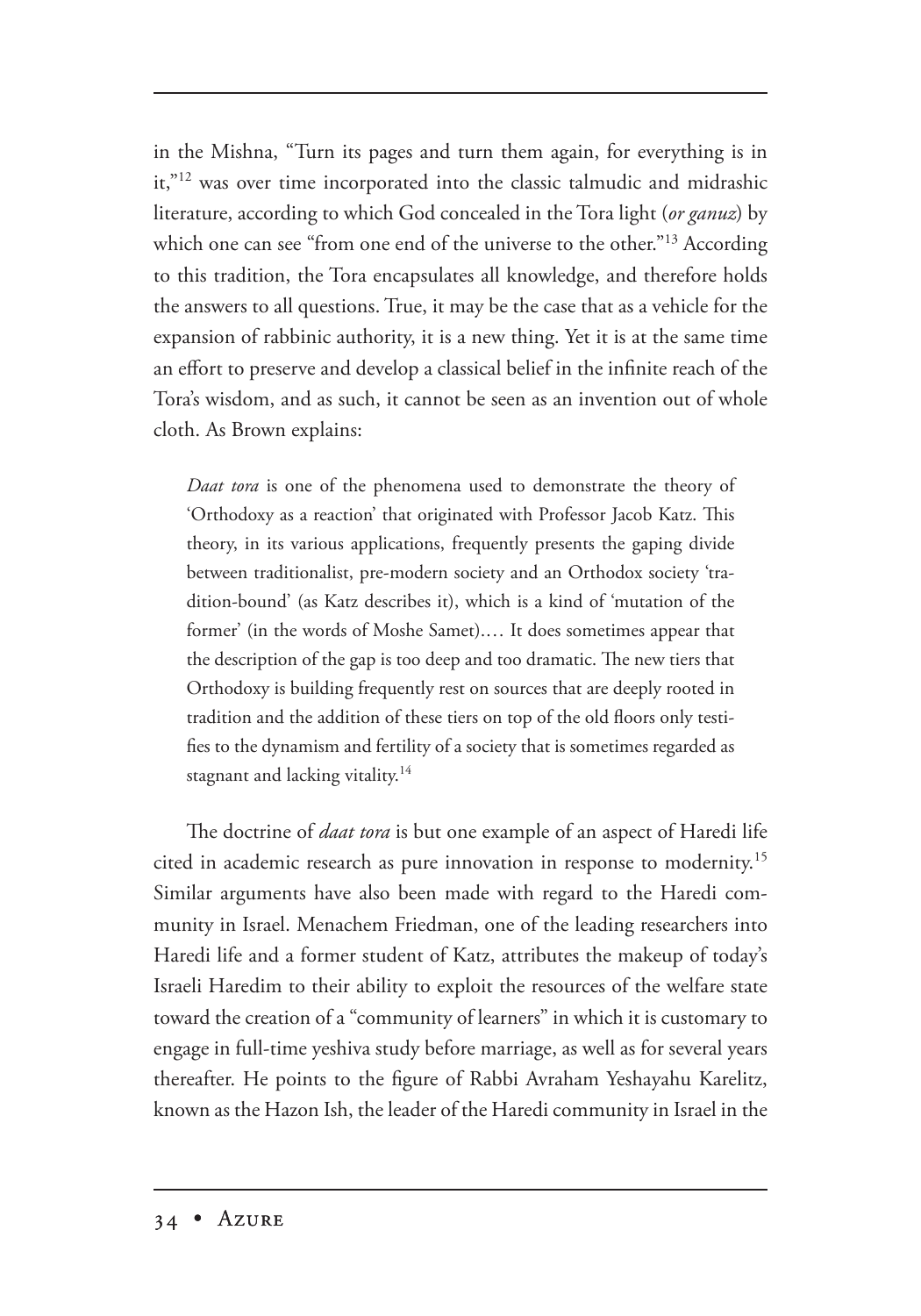early years of the state, as the person most responsible for the development of the contemporary idea of Tora study as the fulfillment of religious perfection. This idea has served to alienate the Haredi community even further from Israel's secular public. It is clear, for example, how the ethos of the community of learners would result in significant educational gaps between Haredi youth, who study only in yeshivot and lack any experience with secular education, and non-Haredi youth. So, too, is it clear how these gaps would then oblige the Haredim to spend their entire lives in the confines of a community of learners, as their chances of success outside this community are slim. When military exemptions on account of full-time yeshiva study are then added to the mix, the result is even less contact between the Haredi and non-Haredi worlds, and more opportunities for misunderstanding and misconceptions between the two groups.<sup>16</sup>

The historian Joseph Dan also sees in the practice of lifelong yeshiva study a phenomenon unlike anything else in Jewish history. He points to a number of additional characteristics that differentiate today's Haredi society from traditional Judaism: Reliance on government transfer payments as opposed to charitable contributions; clannish discrimination; aggressive public behavior; and strict dress codes, among others. In light of these new characteristics, Dan argues, there are no grounds for "the belief of the Haredim that the community they established in Israel is one link in a continuous chain of the history of the Jewish community throughout the generations." Today's Israeli Haredi, he concludes, is "a unique Israeli phenomenon that has no equal in the entire history of the Jews in the scores of countries of their dispersal."17

This bold statement, however, rests on shaky foundations. Like many historians, Dan does not seem aware that in many cases, the innovations of the Haredi world are the result of a kind of operational flexibility aimed at preserving the same rigid theological principles that continue to guide them as they did generations of Jews in the past. The Haredim would be the first to admit, for instance, that the universal duty to study in a yeshiva derives from the distinctly *modern* need to rebuild the world of Tora that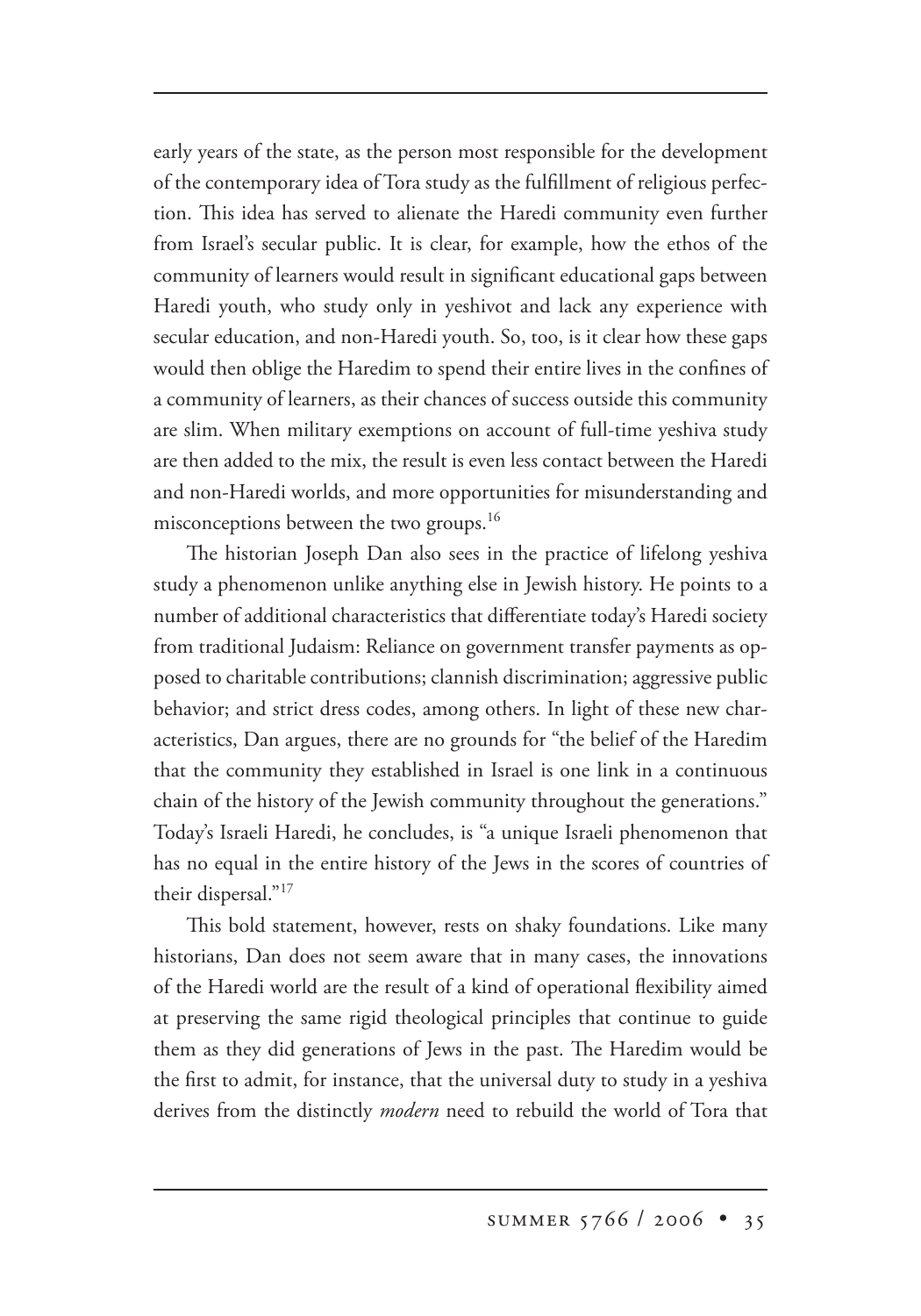perished in the Holocaust. Yet they will also insist that one cannot ascribe the same degree of importance to this duty as to the founding principles of Haredi belief: Strict adherence to halacha and the mitzvot; the acceptance of rabbinic authority; and the rejection of fashionable values out of loyalty to the belief in Tora as divine revelation. It is *these* principles that express the Haredim's profound and uncompromising commitment to tradition, and not the fact of their full-time study in yeshiva. The latter, rather, is an effort to uphold the former under extreme historical conditions. Moreover, it is misleading to ascribe any profound meaning to displays of aggressive public behavior and clannish discrimination in the Haredi world today. These are not values or beliefs, and to the extent that they actually take place, they are circumstantial rather than a fixed or intrinsic component of the Haredi identity. (On Dan's complaint concerning the central place that dress occupies in the Haredi community, it can only be remarked that in a culture in which nudity is used to a rapidly increasing degree to sell everything from cars to ice cream, it is perhaps understandable that a minority community, trying to defend itself with limited resources, overreacts to a degree in its notions of modest dress.)

Now, no one disputes that in the struggle to preserve tradition, the Haredi community has employed a variety of methods, some of which are clearly innovative. These include, for example, creating Haredi political parties and publishing Haredi newspapers. Yet those scholars inclined to consider almost every aspect of the Orthodox lifestyle a reaction to modernity, and not an authentic expression of loyalty to something that preceded it, frequently ignore the very real element of continuity—that is, the vast and profound common ground between today's Haredi way of life and the tradition it seeks to preserve.<sup>18</sup> This continuity is expressed primarily in the sphere of principles and values, and less so in praxis.<sup>19</sup> This, as we will see, is a pivotal distinction.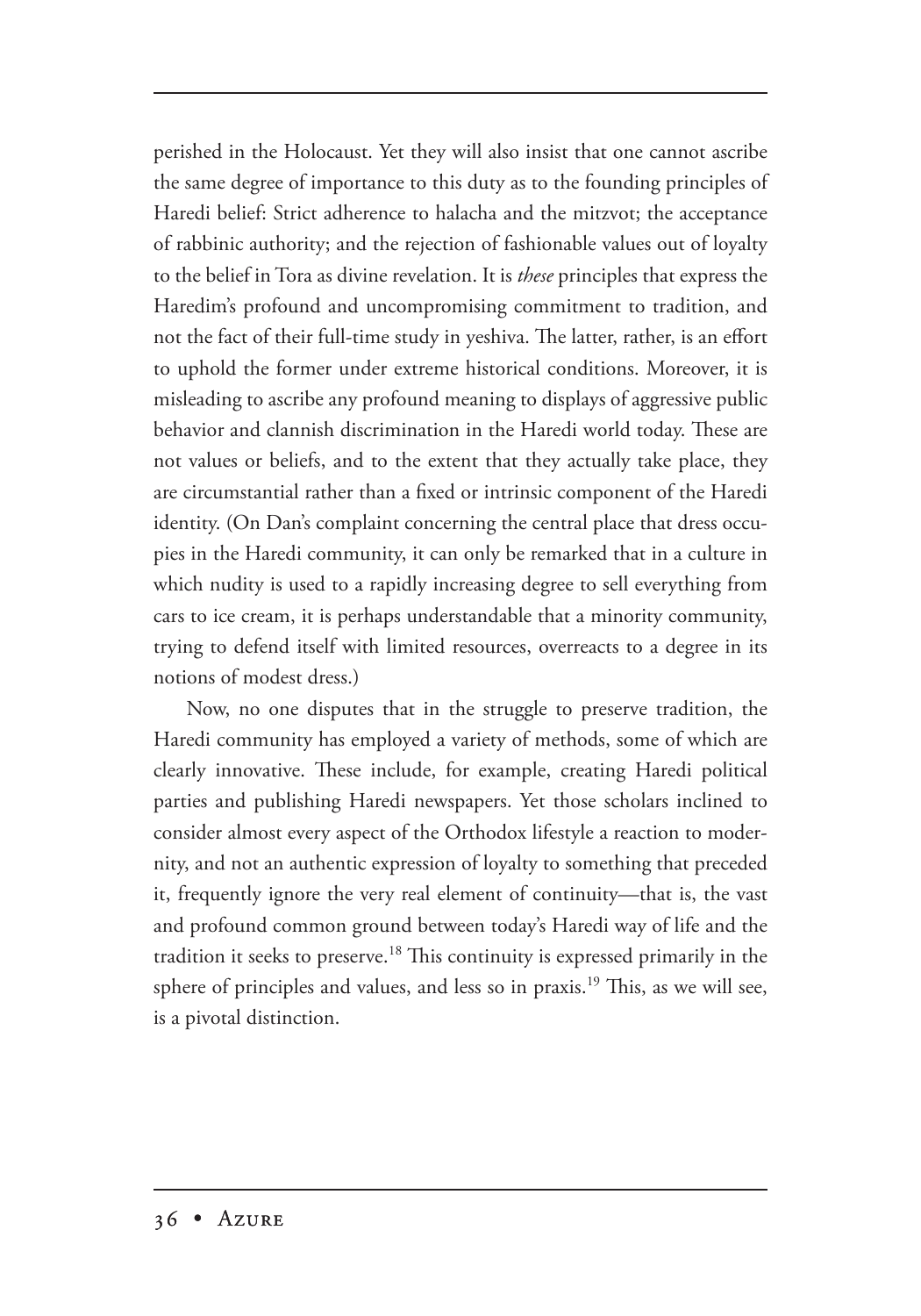It is easy to see how the academic understanding of today's Haredi society<br>as a mere "reaction" to the threat posed by modern society has led many as a mere "reaction" to the threat posed by modern society has led many scholars to conclude that the same processes that enabled the Haredi community to gain strength will eventually lead to its decline. But these predictions, like the assumptions on which they are based, are flawed.

Menachem Friedman, for instance, believes that the Haredi community of learners has an umbilical link with the State of Israel.<sup>20</sup> By forcing even the most untalented of its students to devote themselves to full-time study, he explains, Haredi society has created a situation of economic dependency on the secular public: The community relies on the willingness of the Israeli taxpayer to fund its full-time study, and on the ability of the Israeli economy to absorb yeshiva graduates with few or no practical skills into the workforce. As a result, writes Friedman, "the large natural increase [in the size of the community of learners] calls into question its future."<sup>21</sup> Indeed, the economic needs of this group are growing, and will, it stands to reason, eventually outpace Israeli society's ability to fund it. Furthermore, yeshiva graduates seeking to enter the workforce will eventually face a lack of available positions. Already in 1991, Friedman concluded:

Is it possible for a community of learners to survive in the long term when it forces all its adults to study in yeshivot and to complete their studies over many years in *kollels* [post-marriage seminaries] while avoiding a general and professional education? Will the Haredi community not have to make a choice in the near future between those who will be accepted into its yeshivot and those who will be forced to integrate in one way or another into the socialization process customary in the Western world? When this happens, will Haredi society be able to maintain the same degree of supervision over its adults in order to ensure its continuity? Will this society be a Haredi society?<sup>22</sup>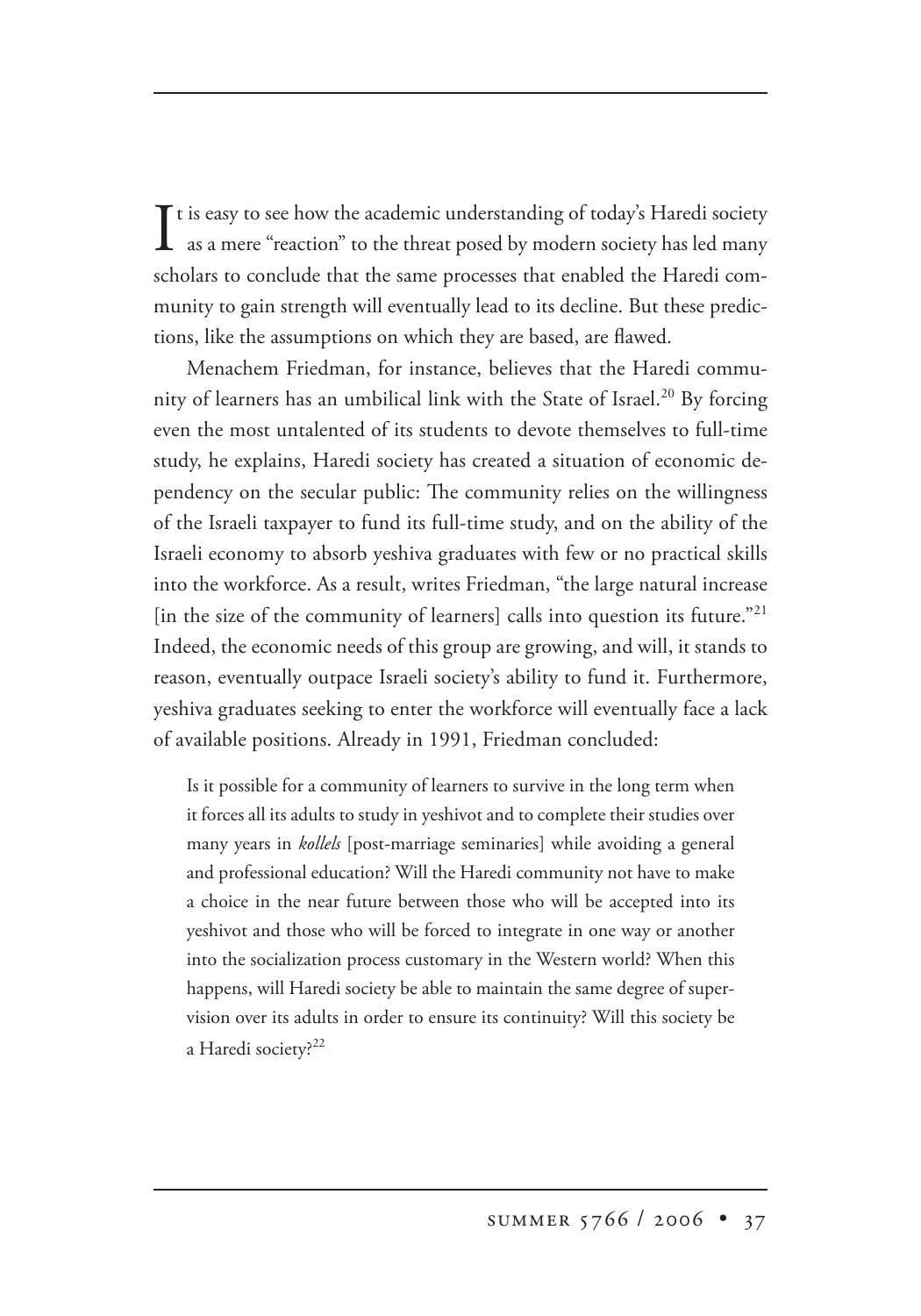There is undoubtedly much merit to Friedman's arguments, but his position relies too heavily on an economic-materialistic analysis of Haredi society, without even venturing a spiritual-conceptual one. It was this methodological slant, in fact, that led him to describe Haredi participation in the Israeli government coalition in 1977 as a step aimed solely at securing funding for its community of learners—a cause for which the Haredim were willing to pay the ultimate ideological price: Abandoning the principle of separation between Haredi and modern society.23 Yet any argument that assumes that Haredi society's success in ensuring continuity is absolutely conditional on its existence as a community of learners ignores the flourishing of Hasidic life in communities throughout the world. There are, for example, Hasidic communities in New York, London, and Antwerp, in which Haredim figure prominently in a wide range of professions, from selling electrical products to trading in diamonds. The success of these communities in preserving their identity demonstrates that the economic integration of Haredim into modern Israeli society does not necessarily spell the end of Haredi society, or even presage its radical alteration in any way. Research on professional training institutes for Haredim that opened in Israel over the course of the last decade provide further evidence of the resilience of this way of life: The identity of young Haredim and yeshiva students who study at these institutes has not, according to these studies, weakened in accordance with researchers' expectations.24

Nonetheless, despite the shortcomings of Friedman's approach, there are many who share his view that the Haredi community will eventually succumb in the battle against modern culture. An example is the book *The New Religious Jews* (2000) by Yair Sheleg.<sup>25</sup> Sheleg purports to give his readers an up-to-date look at the process of Haredi Jews' integration into Israeli life, what he calls "the Israelification of the religious community."<sup>26</sup> According to Sheleg, the tremendous growth in the Haredi community has resulted in an increased self-confidence among its members, along with a kind of internal diversity. This combination, Sheleg explains, has caused serious cracks to form in the community's ideological backbone. In a chapter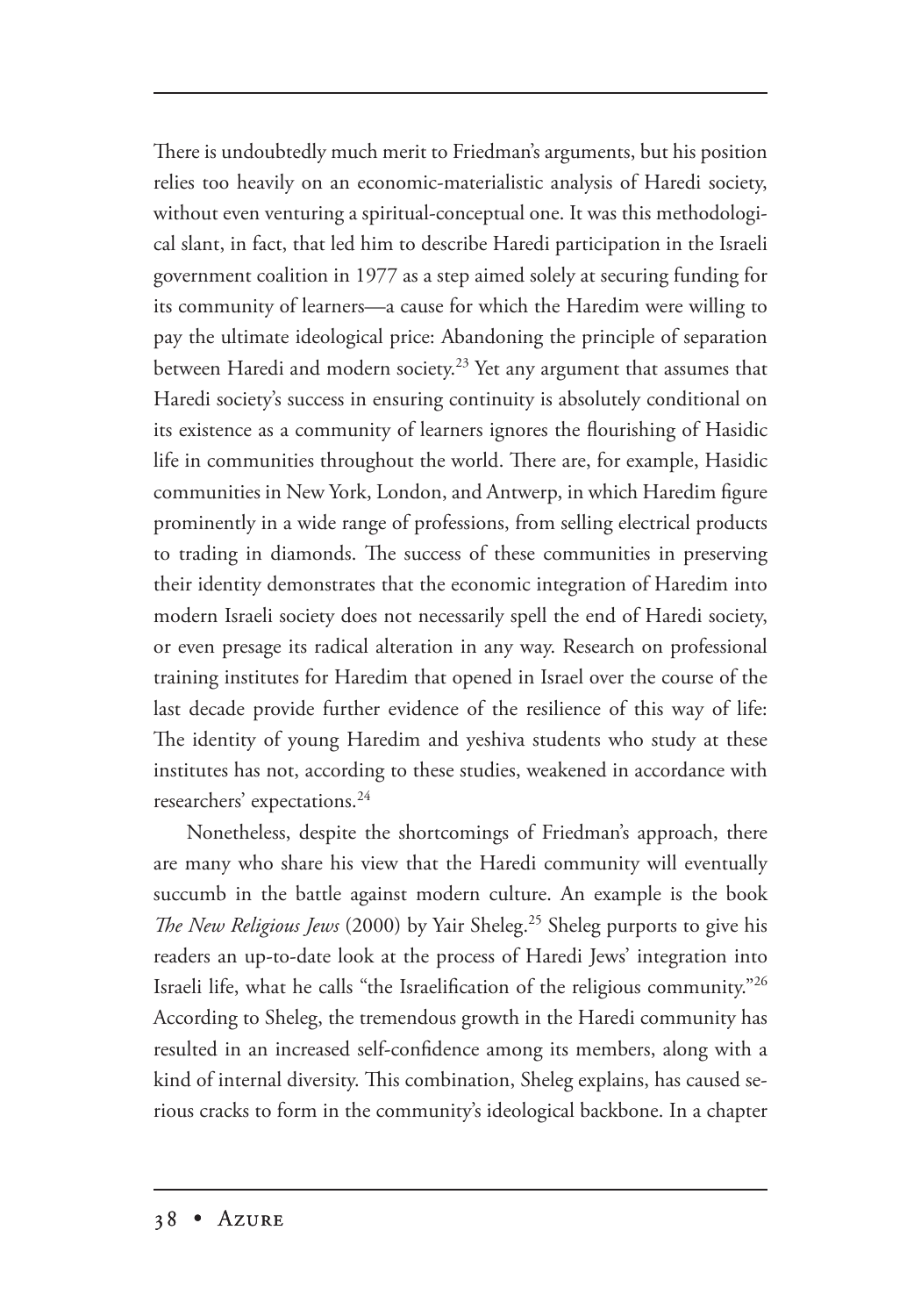entitled "The New Haredi: Changes in Haredi Society," Sheleg enumerates the various indicators of what he sees as a new "openness" among Haredim as a result of the influence of the modern-secular world: Haredi "yuppies" who adopt modern dress and recreational pursuits; the independent Haredi media, which show an increasing degree of ideological flexibility; institutes for professional training that make it possible for Haredi students to join the workforce; an increased sympathy for Zionism, even at times expressed as extreme nationalism; and a lowering of the status of rabbinic sages. Here Sheleg quotes Eliezer Schweid of the Hebrew University, who claims that "it is impossible to escape from modernity. If Haredi society insists on turning its back on the higher elements of the modern world, it will end up connecting with its lower elements."27

Similarly the anthropologist Tamar Elor, who researched trends in leisure and consumerism among the Haredim, concluded that the Haredi community is slowly succumbing to that very force—Western consumer culture—that it once considered a no-less-insidious threat than the Haskala, the Holocaust, and Zionism.<sup>28</sup> Watching Haredi families strolling in shopping malls, she writes: "This is it, this is the end, they have joined everyone else… a Hasidic couple drinking cappuccino? Haredim sitting on a platform for all to see, relishing fettucini Alfredo?"29

Like Sheleg, Elor points to displays of "hedonism" among Haredim as evidence of an overall trend of disintegrating values. Yet what both Sheleg and Elor miss is the fundamental difference between the way ideals are perceived by a traditional-conservative society and the way they are understood by a modern-liberal one. Haredi values—from the requirement to contemplate the Tora day and night to the prohibition on gossip—cannot, by their very nature, be upheld fully, at least by most people. Nonetheless, Haredim choose to *try* to adhere to these strict demands (believing, as they do, that they emanate from heaven) rather than content themselves with the more lenient human norms that are insufficient to urge a man towards perfection. The traditional society, as a result, has room for those human weaknesses that lead to inconsistency and hypocrisy—so long as these do not become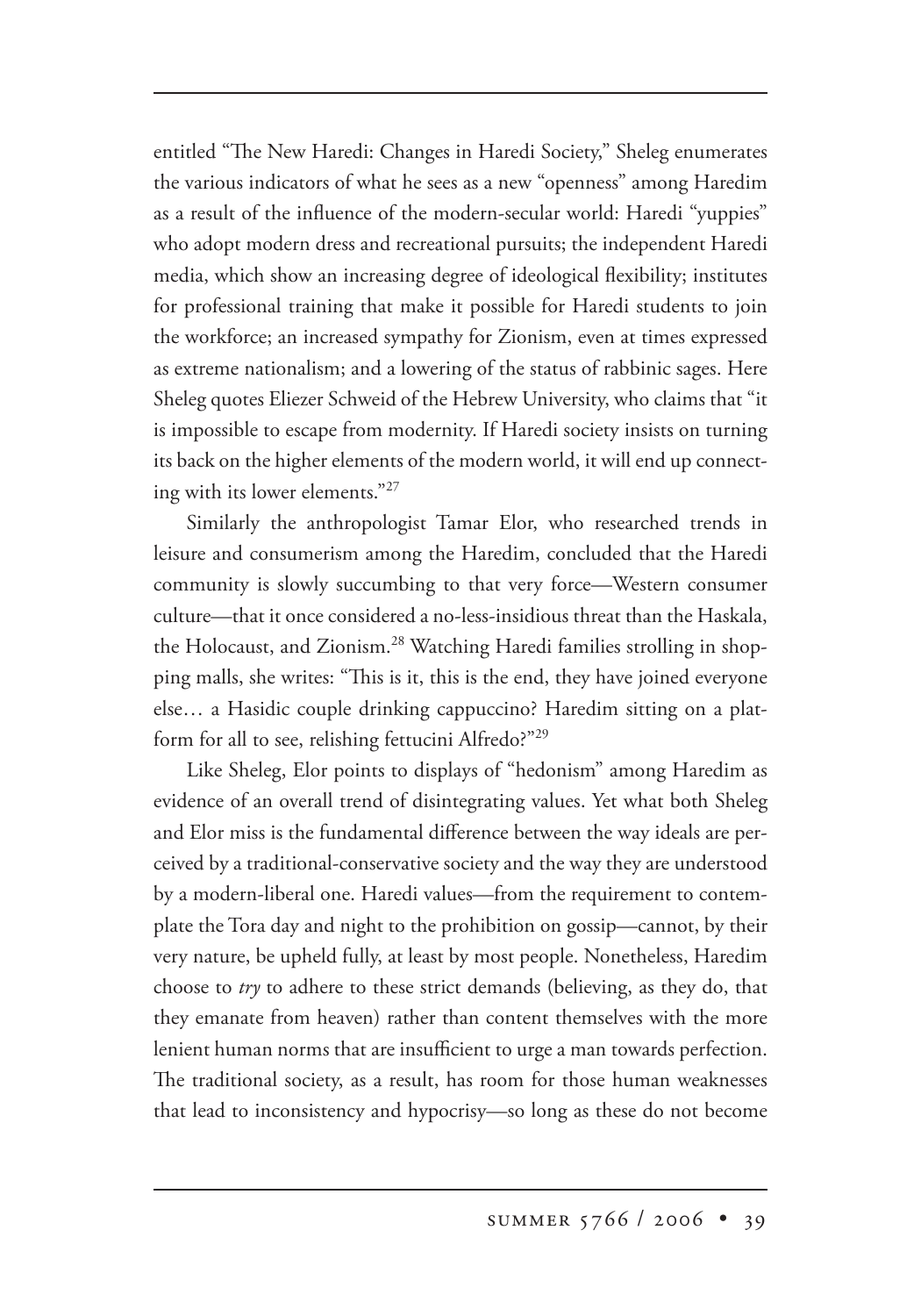in themselves an ideal toward which one aspires. The Hazon Ish explained this approach in what became known as "the extremist epistle":

In the same way as simplicity and greatness are different, so too are extremism and greatness. Extremism is the perfecting of the subject. Whoever countenances mediocrity and despises extremism belongs with the fabricators, with the dimwitted. If there is no extremism—there is no perfection, and if there is no perfection—there is no beginning.... The mediocrity that has a right to exist is the mediocrity of those who love extremism and aspire to it as their heart's desire, and educate their offspring to the heights of extremism. But how pitiful is noisy mediocrity's scorn of extremism.<sup>30</sup>

This striving for the absolute is perhaps *the* key factor that distinguishes Haredi Jews from modern secular society, which adapts its principles to man's capabilities. Thus Sheleg is mistaken in seeing the penetration of modern forms of leisure into Haredi society as evidence of the diminishing status of the rabbis, who vehemently oppose these trends.<sup>31</sup> Rather, the strength of *daat tora* lies in the fact that from the outset it is nearly impossible to achieve.

For the same reason, the analysis offered by Sheleg and Elor fails to recognize the crucial distinction in Haredi society between center and periphery, between what is understood by the Haredim to be the core of their community and the numerous outer or fringe elements that have attached themselves to it in the last generation. Indeed, most of the evidence Sheleg evinces to show the "profound changes" in Haredi society, from the *shababnikim* (Haredi youth who remain officially enrolled in a yeshiva to maintain their army deferments, but are in truth wandering the streets) to purely recreational jaunts at shopping malls, in fact occurs primarily on the periphery of Haredi society. For this reason, Elor does not tell us what percentage of the Haredi population the mall-goers represent (in fact, a very small one), or their status in the Haredi community.<sup>32</sup> It is this failure to distinguish between center and periphery that accounts for endless newspaper coverage of the new "openness" among the Haredi community, such as education for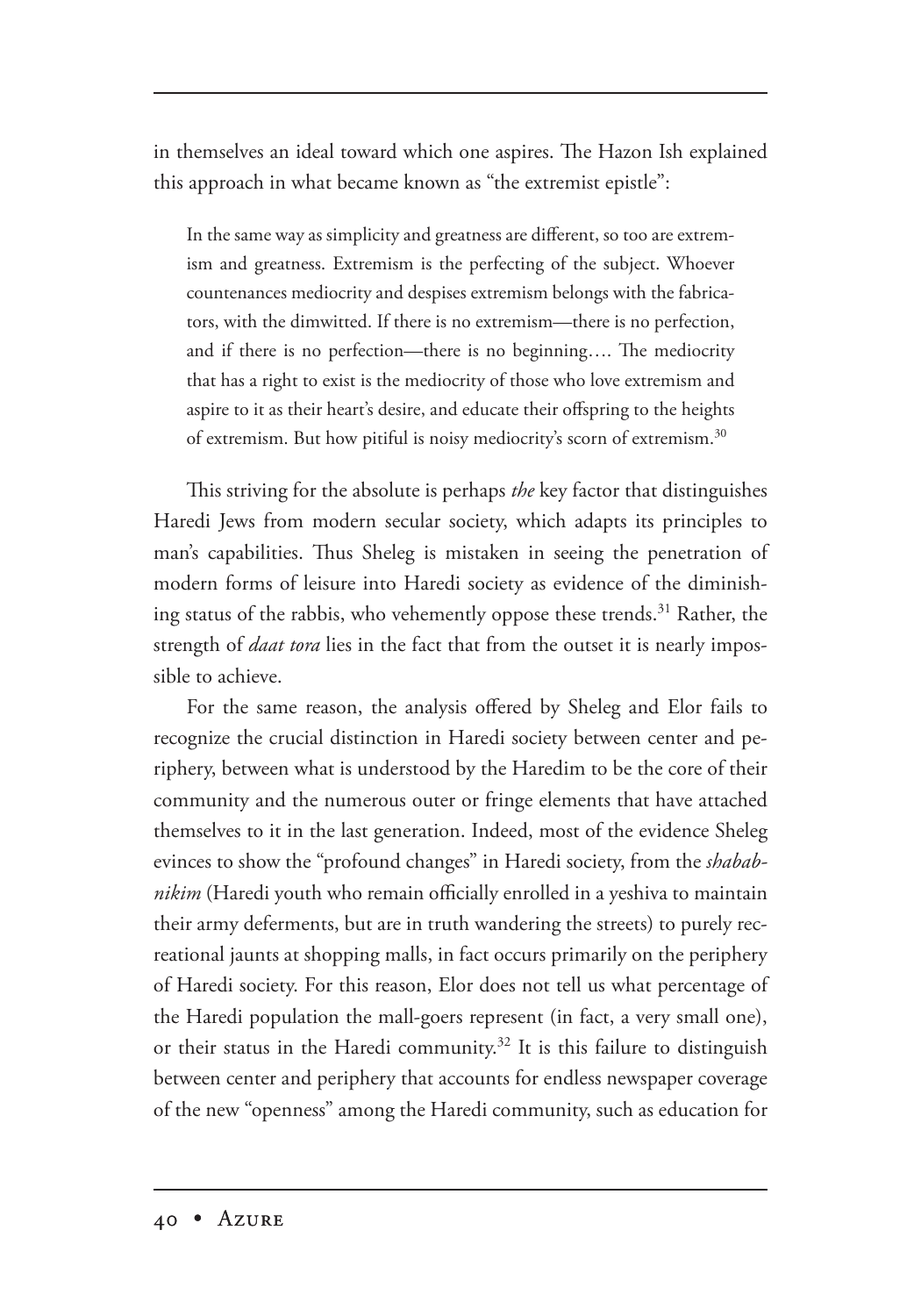democracy and Haredi artists who paint nudes. A closer look will reveal, in most cases, that a connection to the mainstream Haredi community is ephemeral at best. The mere fact of someone identifying as Haredi does not make him in any way reflective of the Haredi community. Thus the fanfare that accompanied the purported success of Nahal Haredi, a special unit of the Israel Defense Forces designed for ultra-Orthodox Jews, and the eagerness to see it as an indicator of social change in the Haredi community, is a perfect case study in jumping to conclusions. Although I personally served in Nahal Haredi and would not dream of disparaging it, it is a fact that of the more than 1,000 men who have served in Nahal Haredi since its inception just over six years ago, no more than about 50 came from the core of the Haredi community. The majority, rather, came from a wide range of peripheral groups—semi-Haredi Zionists, followers of the Lubavitcher and Breslaver Hasidic groups, and *hozrim bitshuva*.

There is little value, therefore, in predicting the decline of Haredi society if such forecasts are based on the behavior of those who have never been central to that society's vitality. On the contrary, the fact that such exceptional cases are nonetheless so eager to identify themselves as Haredim may itself be proof of the movement's growing appeal. Indeed, researchers have repeatedly had to revise their doomsday prophecies in view of the Haredi community's uncanny ability to survive and prosper. Friedman, for instance, postulated in 1988 that the exposure of the Haredi woman to modern culture, along with the pressure she faces to provide sole financial support for her family, would eventually force her to break from the old ways. She would, he wrote, inevitably internalize the values of modernization and import them into Haredi society.<sup>33</sup> This prediction is logical: Why, indeed, should the Haredi woman, who receives an education with more secular content than that of her husband (including English, mathematics, history, and geography) continue to sacrifice her own ambitions so that the men in her life may study Tora? Time, however, has proven Friedman wrong. Today, the insistence among Haredi women on marrying a *ben tora*, or full-time yeshiva student, is one of the primary factors motivating men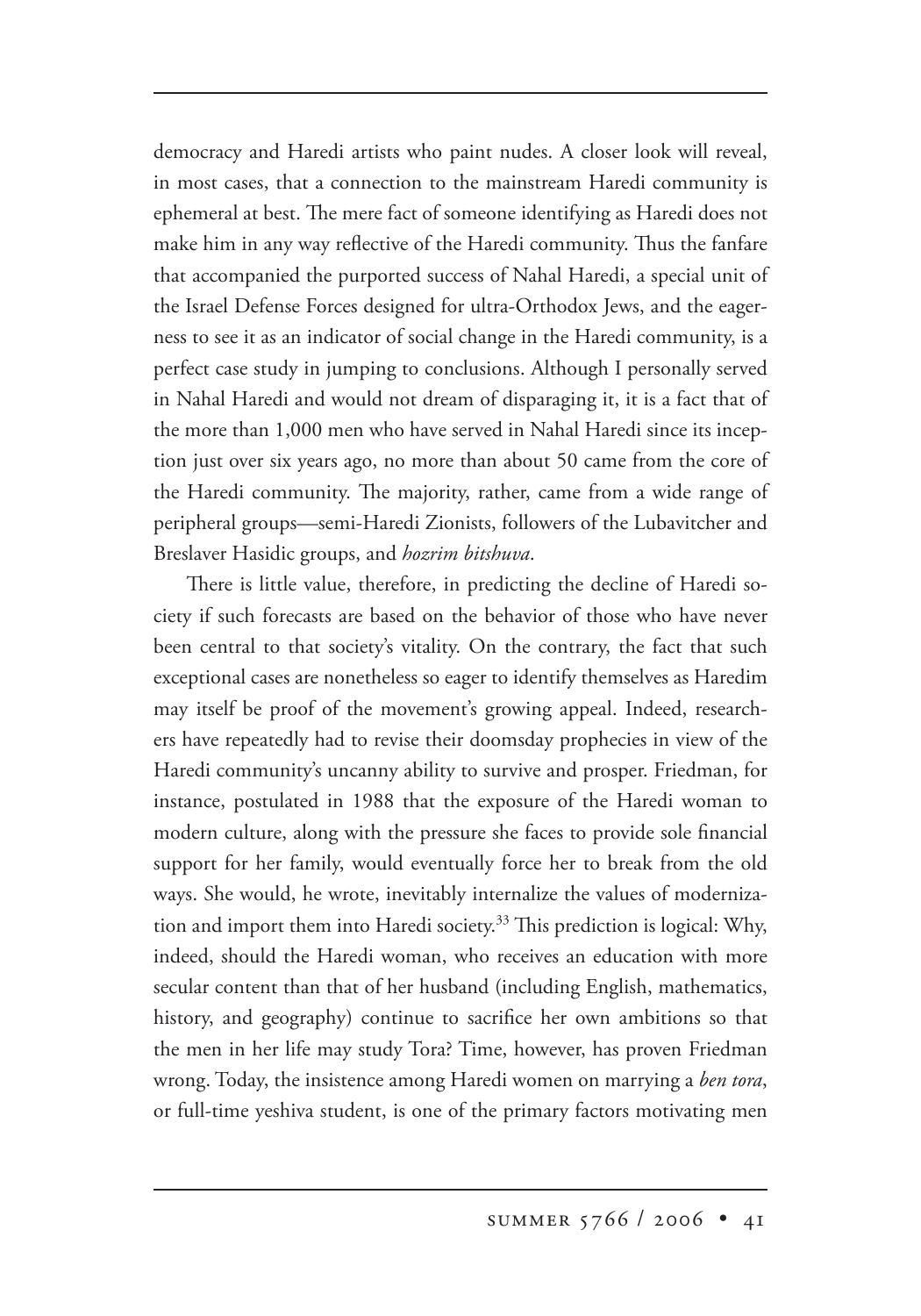to remain in yeshiva—otherwise, they fear, their prospects of marrying well are significantly diminished. Friedman revised his position eleven years later, admitting that "it is a fact that the women who graduate from the Beit Ya'akov [Haredi women's] seminary have become the center of gravity of the community of learners." $34$  This time, Friedman took into account the spiritual elements driving the Haredi community:

Whereas in the past, the secular-modern world offered hope not only for a solution to the problem of poverty, but also for the construction of a better and more just society, now it no longer offers a meaningful life, warmth, and social involvement. Secular society does not help in times of need. On the other hand, Haredi society excels in its charitable enterprises, in the spirit of volunteering that pervades it, and the feeling of belonging of those who identify with its goals. $35$ 

This is a crucial development in Friedman's thought, and it reflects a possible awakening to the profound errors in the academic research: Friedman now acknowledges the importance of the "spirit of volunteering" and the "feeling of belonging" to understanding the ability of the Haredi community to resist the lure of modern culture. Indeed, when the spiritual elements of Haredi society are placed in their proper context, predictions of its wane seem entirely off the mark. We can only hope that both academic research and popular writing about the Haredim will, in the future, pay closer attention to those elements that simply cannot be understood with the limited tools of economics and demography. For it is *those* elements which contain the secret of the Haredi renaissance.

If we truly wish to understand the vitality of contemporary Haredi<br>society, we must look at the way that society views itself and its specific society, we must look at the way that society views itself and its specific role within Jewish history. Where the academic scholars have insisted on presenting Haredi society as a modern contrivance, the Haredim see themselves as indentured to a specific heritage, one that has a divine source. This,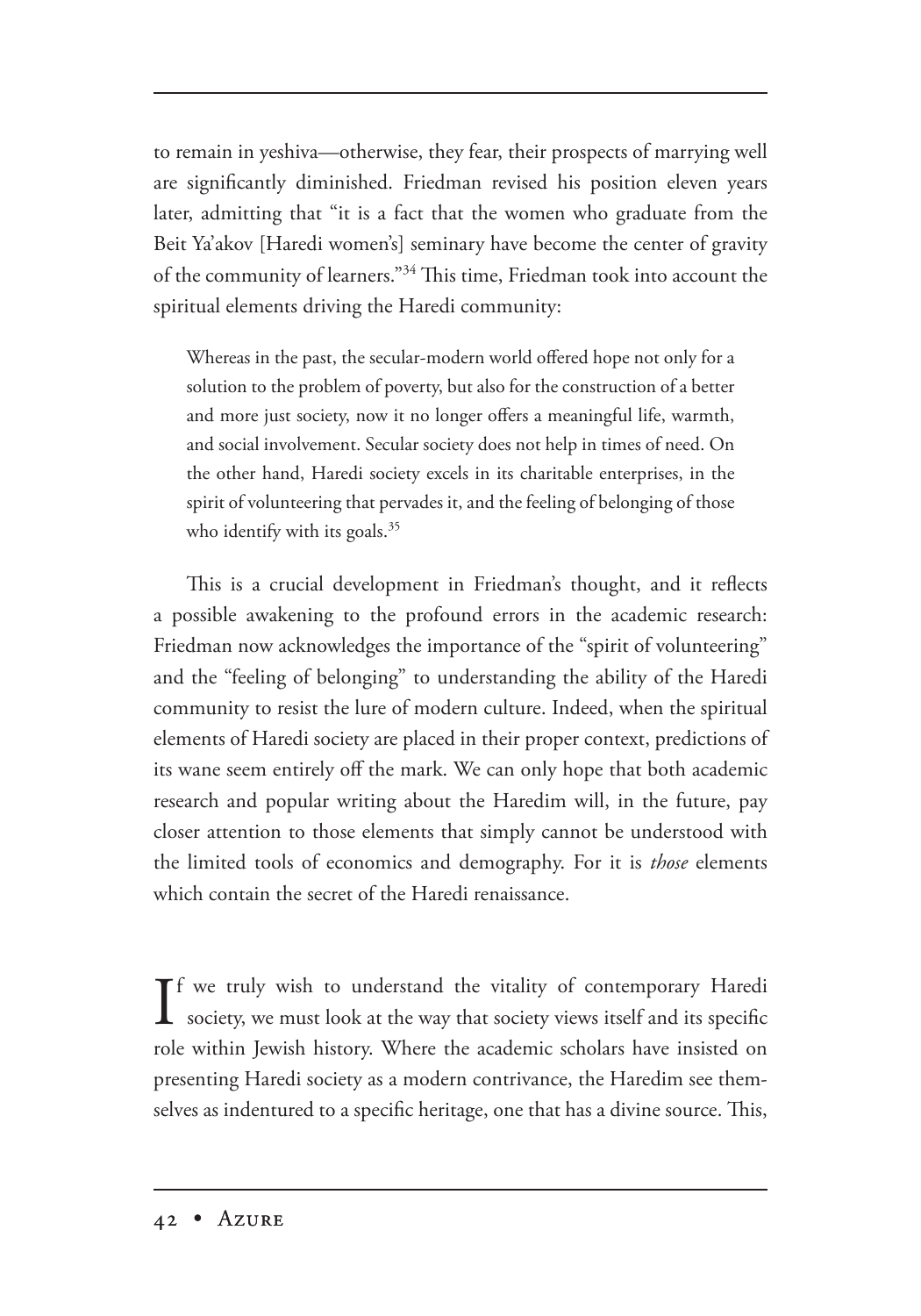according to the Haredim, is the core value of their existence, and the reason they resist so fiercely the siren call of modernity.

Modern thinking, built on a belief in the inexorable progress of human civilization, insists on the superiority of the present over the past, and pins its hopes on a better future.<sup>36</sup> Haredim, because of their total devotion to tradition, cannot accept this notion of progress. As Eliezer Schweid writes, Haredi society is a "blatant and bold demonstration of the preference for the past over the present."<sup>37</sup> The "past" that the Haredim prefer, however, is a very specific one: It is the time of the revelation on Mount Sinai, and the days of the biblical prophets and the Temple. As opposed to the idea of progress, the Haredim put forth an opposite idea, that of the *yeridat hadorot* ("descent of the generations"), in which every successive generation is further away from the original revelation, and thus the spiritual stature of the Jewish people only diminishes with time.38 It follows that the lowly present must subject itself to the only remnants of that glorious past that remain with us today: The sacred texts, legal rulings, and traditions passed down by previous generations. Indeed, if the modern concept of progress has the effect of eroding the authority of parents and teachers, the "descent of the generations" has the opposite effect: It confirms and enhances the authority of both, and in turn strengthens traditional societal frameworks.

e principle of *yeridat hadorot* fills such an important role in Haredi society that it is worth taking time to understand the intensity of the experience that accompanies it. The Holocaust that destroyed the great yeshivot and Hasidic courts illuminated this principle in a tragic light: The few who survived the destruction saw themselves as far less worthy of survival than those who perished. Rabbi Eliyahu Dessler, one of the greatest thinkers of the Lithuanian community, described this feeling in his famous sermon, "And It Came to Pass After the Destruction":

Our generation is not like other generations. It is a *generation of destruction*—for our sins. Do we understand what a generation of destruction means? No, we can neither understand nor grasp it; we cannot even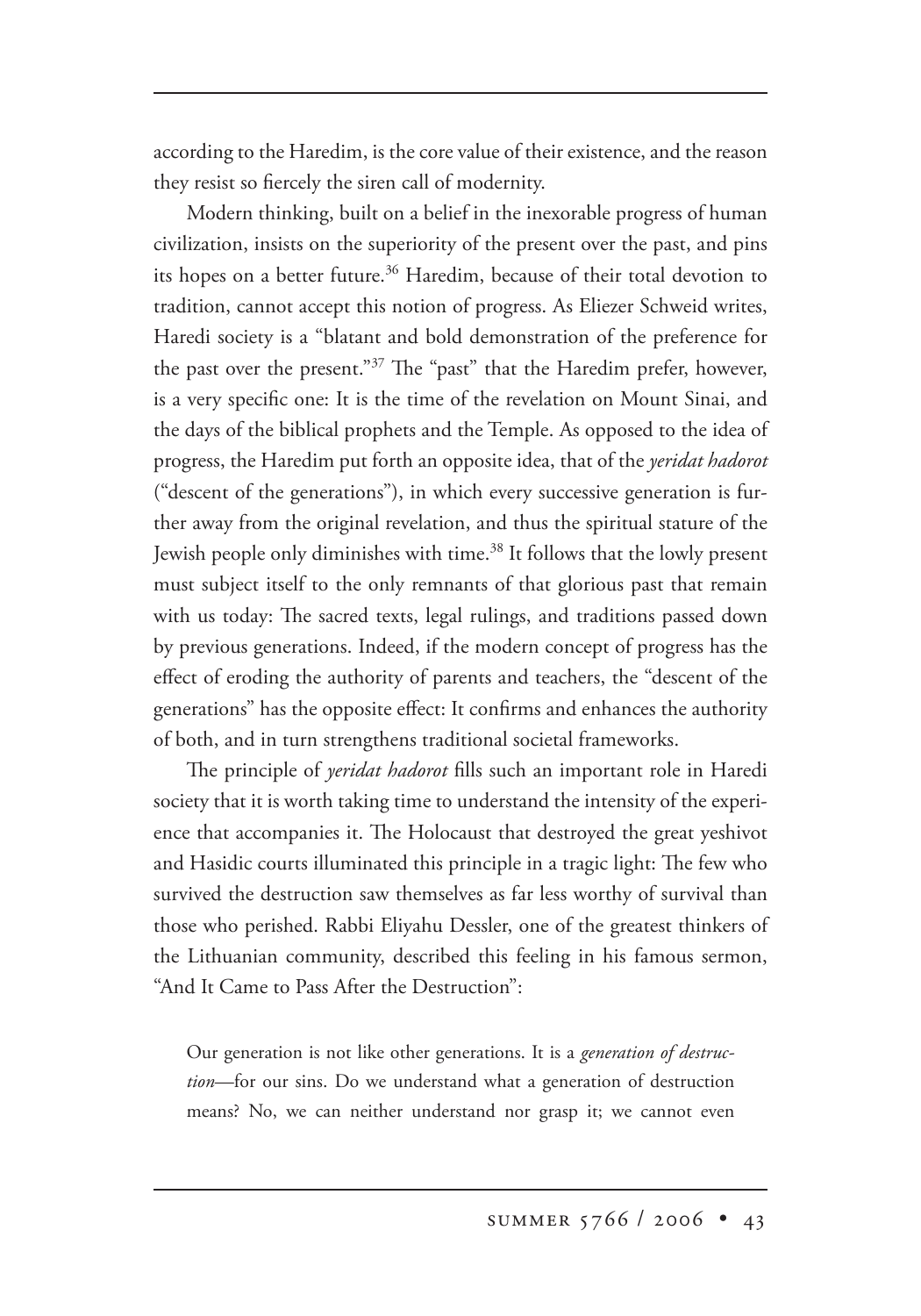believe that it is possible; but... it is the truth. The riches we once had are destroyed and gone. The picture of that rich past is still vivid before our eyes—but it is nothing but a past which is ever receding from us. In the present it does not exist.... The present is a void! That spiritual wealth, that unique yeshiva atmosphere, that yearning for truth, that intellectual brilliance, that fear of God, that warmth—all these are no longer with us…. Divine Presence has gone from amongst us…. Our children will not see it with us.39

The idea of *yeridat hadorot* imbues Haredi life with both an awareness of the existence of better alternatives to the current reality, and a continuous self-criticism that demands ever greater devotion to God. Life in the present will always be accompanied by a sense of malaise, since we are unable to perpetuate the past in all its completeness; therefore, certain concessions must at times be made in this life, such as the transition in many yeshivot from traditional Yiddish to modern Hebrew. Nonetheless, the Slonimer Rebbe laments the fact that the quantitative flourishing of Tora study today is accompanied by a qualitative decline: "When we look at the general map of Haredi society, the central problem is that greatness is missing and the commonplace is rampant."40 Since the older generations are dwindling away, he explains, a new stringency needs to be applied, above and beyond what was practiced in the past. He offers a similar account of the Haredi insistence on full-time yeshiva study for adult men, which the Haredim adopted after the Holocaust. Relying on a passage from the seventeenth-century sage Rabbi Yeshayahu Halevi Horowitz, which dwells on the increasing prevalence of impurity in the world,<sup>41</sup> the Slonimer Rebbe concludes that our generation needs reforming by the power of the Tora:

And we see, accordingly, that there is no place for the assertion that a man should be stricter than his fathers in the previous generation, because then they should not really have behaved as they did. But in this generation, where the impurity is growing ever stronger, it is the will of God that the Jew be more strict and fence himself in with new barriers of asceticism…. In this generation, therefore, the sanctity must also be on a completely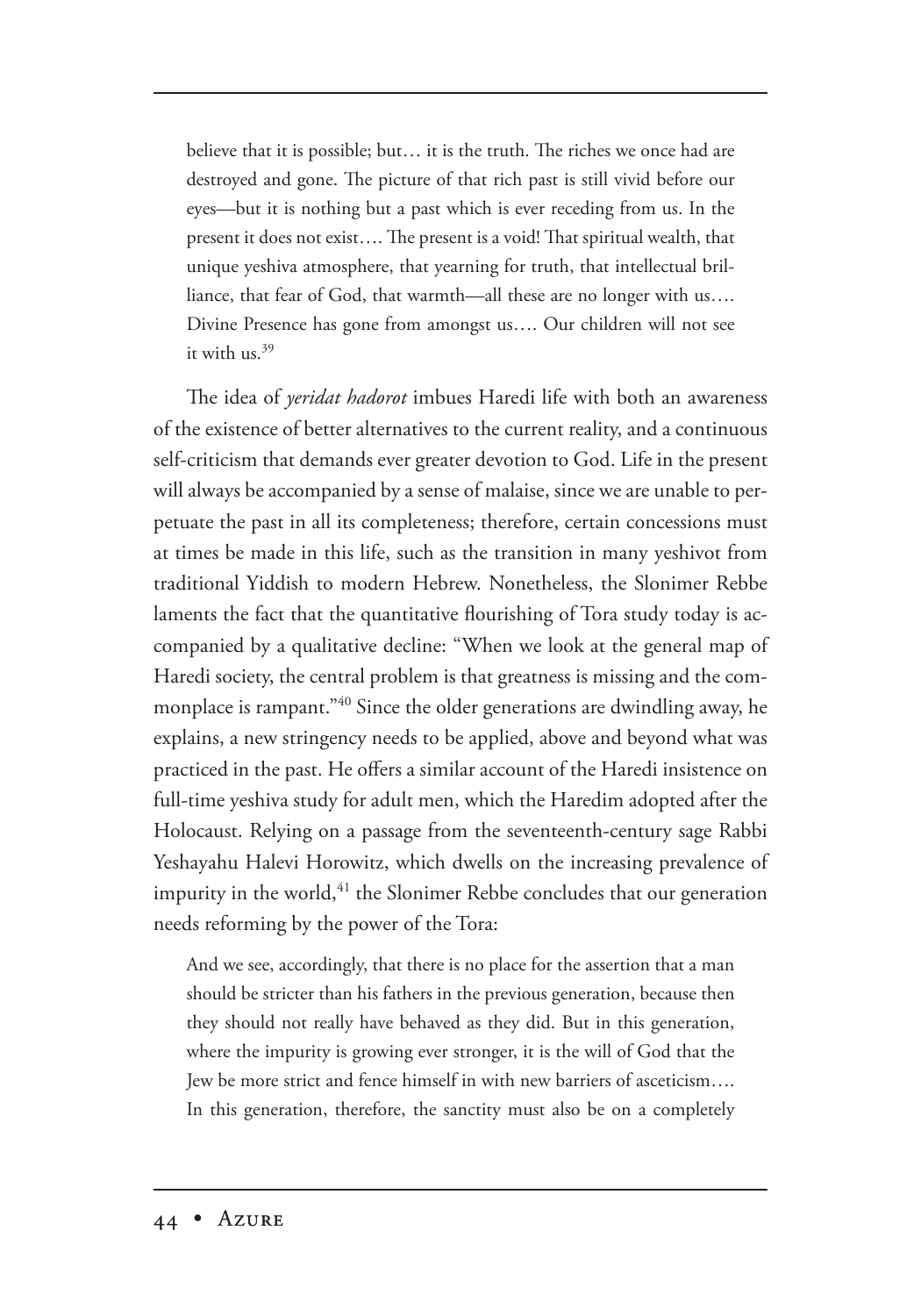different level, so that in these times, for the yeshiva student to be able to act properly in holiness and purity, he must sit and toil over the Tora.<sup>42</sup>

In sum, the principle of *yeridat hadorot* is critical to an understanding of why the Haredim reject the notion of progress. At the root of their opposition is the fact that in many ways, the Haredim simply view the passage of time differently. They see themselves as a link in an eternal chain, and view their historical role as ensuring its continuation. This "obsession with eternity" is powerfully felt throughout Haredi discourse, according to which every event is measured and judged. Perhaps not surprisingly, then, a historical consciousness that prides itself on such a long heritage tends to react to innovations with suspicion at best. This attitude is reflected in the words of Rabbi Yekutiel Yehuda Halberstam, one of the greatest Hasidic leaders of the last generation, who sought in his sermons to convince Hasidic girls to preserve the modesty of traditional attire and not to be tempted to adopt new fashions:

In light of the recognition that we are an eternal people, as it said, "The Eternal of Israel will not deceive" (I Samuel 15:29), it must be instilled in the hearts of our young ones that our Tora is eternal. We have a special way of measuring what is success and what is failure, what is a gain and what is a loss. With us it is impossible to call something a "success" that is sweet for ten years or tens of years and so forth, after which it loses its taste and it has a bitter smell. This meaning of "success" is reserved only for things that are good for eternity and are beneficial forever.<sup>43</sup>

Elsewhere he made the point more colorfully:

There is nothing that emphasizes more the falsity and worthlessness of impurity than that which is called "fashion," which is entirely built on vanity and impermanence, and the "fashion designer" who one day promises that his new fashion is the embodiment of all the grace and beauty in the world and that we should reject our entire heritage and let down all our moral guards for it—but who wakes up the next day with a new creation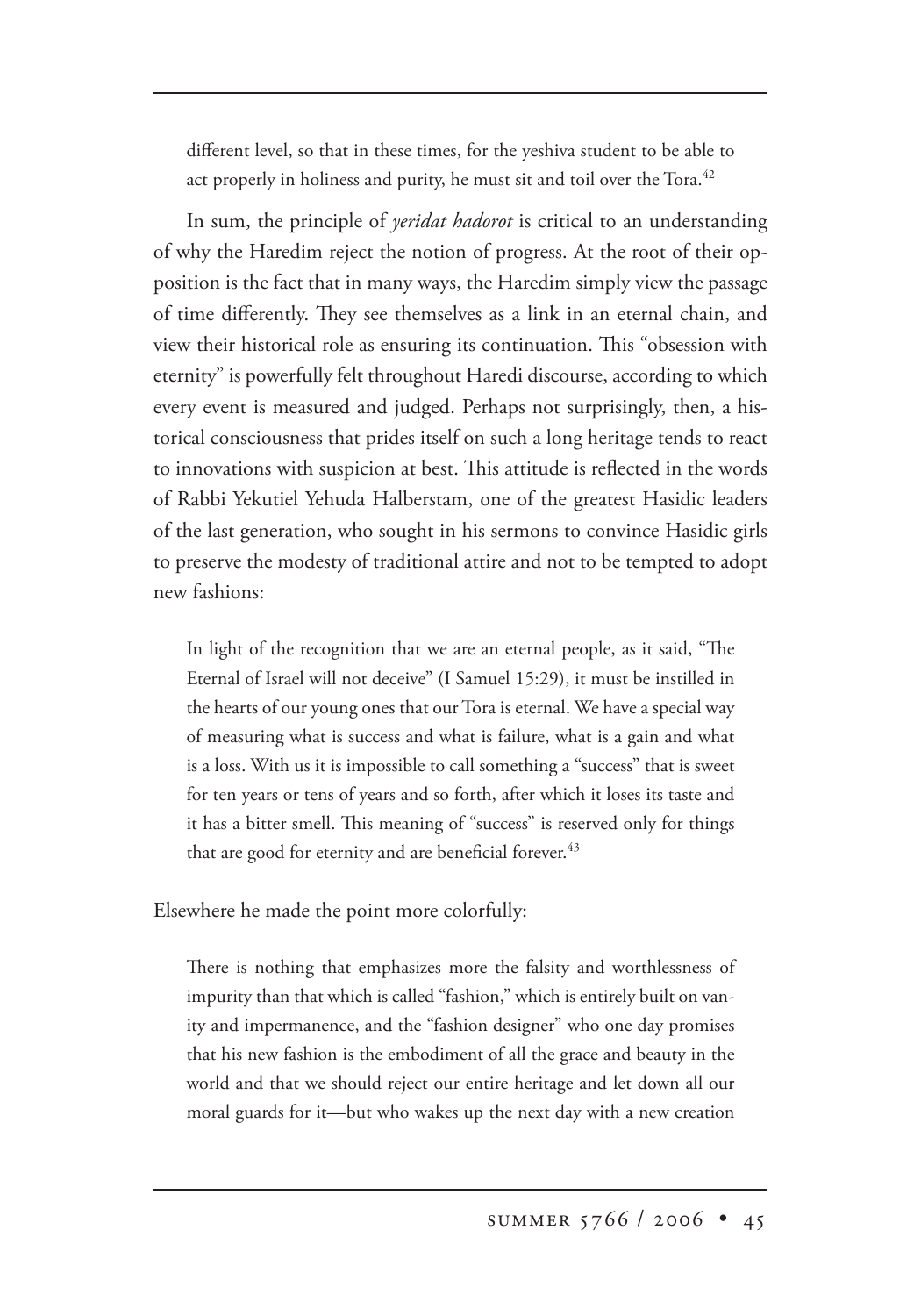and discards with his own hands that which only yesterday he created with such enthusiastic fervor.... The Sages taught us that a fool is never content with one piece of nonsense. And simple-minded, tasteless people are swept away in a sickly circle of magic and with them most of the simple-minded people in the world. But "the portion of Jacob is not like them" (Jeremiah 10:16), and that is not the way of Israel, a holy people.… With us, the concepts of honor and insult, beauty and revulsion, have not changed since the giving of the law at Mount Sinai.<sup>44</sup>

This obligation to the eternal manifests itself in the premium placed by Haredi society on the education of children. In the Haredi world, both the family and the community act as normative centers of activity that serve a single, united purpose: The continuation of Jewish life and values. The test of successfully transmitting Jewish values, then, becomes the main criterion in determining the extent to which you are Jewish. On the basis of this principle, Haredi ideology is critical of every Jewish phenomenon or idea, whatever its intellectual pretensions, that does not contribute to the continuity of the tradition—or worse, undermines it. Thus did Rabbi Eliezer Schach, the revered leader of the non-Hasidic Haredi community in Israel until his death in 2001, frequently make reference in his speeches to the testimony of an exile from Spain, the Hasid Yabetz, who described the behavior of the Jewish intelligentsia: "And the majority who boasted of their wisdom were eradicated and were not exiled. Only the women and the simple, uneducated folk sacrificed themselves."45 The tremendous importance the Haredim place on the transmission of values forms, for instance, the basis of their critique of the religious-Zionist community in Israel. Whereas this latter community takes issue with the ambivalent Haredi attitude toward Israel and the refusal of yeshiva students to enlist in the army, Haredi criticism of religious Zionism focuses not so much on its nationalistic inclinations as on the perceived frailty of its religious backbone: The lack of diligence the Haredim perceive in the community's observance of the commandments, as well as the large number of children who "go off the path," abandoning the religious life altogether.<sup>46</sup>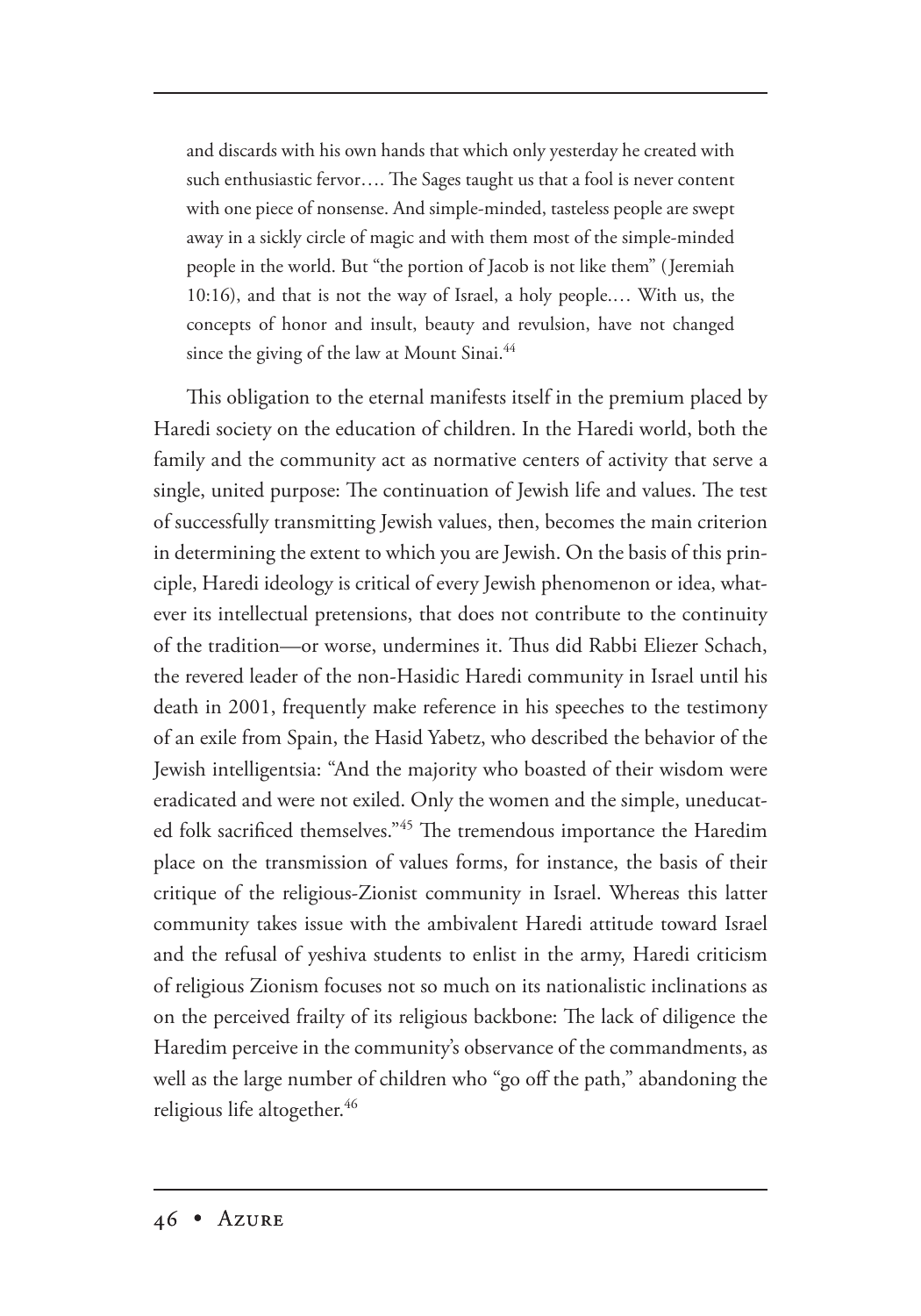Even the study of Tora is not perceived as merely a way of satisfying intellectual curiosity or as a means of accumulating knowledge as much as proof of one's ongoing commitment to Judaism's holy texts, and a recognition of their primacy in one's life. Tora study is seen as a way of connecting to previous generations and forming an eternal bond with them. "When the holy Tora is ingrained in the Jewish heart," said Rabbi Schach, "then he, the Jew, is an eternal creature."<sup>47</sup> The Holy Scriptures that protected the Jewish nation in exile are seen as the bridge between past and present. The Yiddish novelist Chaim Grade, who himself left the religious fold, describes in his famous novel *The Yeshiva* the experience of a student—reminiscent, not coincidentally, of his former teacher the Hazon Ish—immersed in Tora study:

The Talmud says: If you encounter that blackguard, drag him to the beth medresh! When one studies the Tora, one's mind fuses with that of Moses on Mount Sinai. Studying the Mishna, one unites with the Sages of Yavneh and converses with them as if they were alive. A youngster pores over his Talmud in Vilna and muses that he is in Babylonia, sitting in the great talmudic academy of Nahardea, in the beth medresh of Rashi and his scholarly descendants. Whoever carries so many eras of Tora and wisdom in his heart and mind considers the world and all its pleasures only a pauper's hospice.<sup>48</sup>

It is difficult to overstate the importance of the value of education in the Haredi community. Anyone strolling through a Haredi neighborhood is bound to notice this. Here, educating one's children is a ceaseless occupation—the intent, in fact, behind conspicuous posters plastered on every wall, preaching: "Do not sin against the child,"<sup>49</sup> or "Touch not my anointed ones."50 Lectures on educational matters are common in the Haredi world, and there is not a single Haredi newspaper that does not devote a large section to them. Furthermore, in striking contrast to the diminishing status of teachers in the secular community, the rabbis and educators in Haredi yeshivot are held in the highest regard.<sup>51</sup> This is because the Haredim believe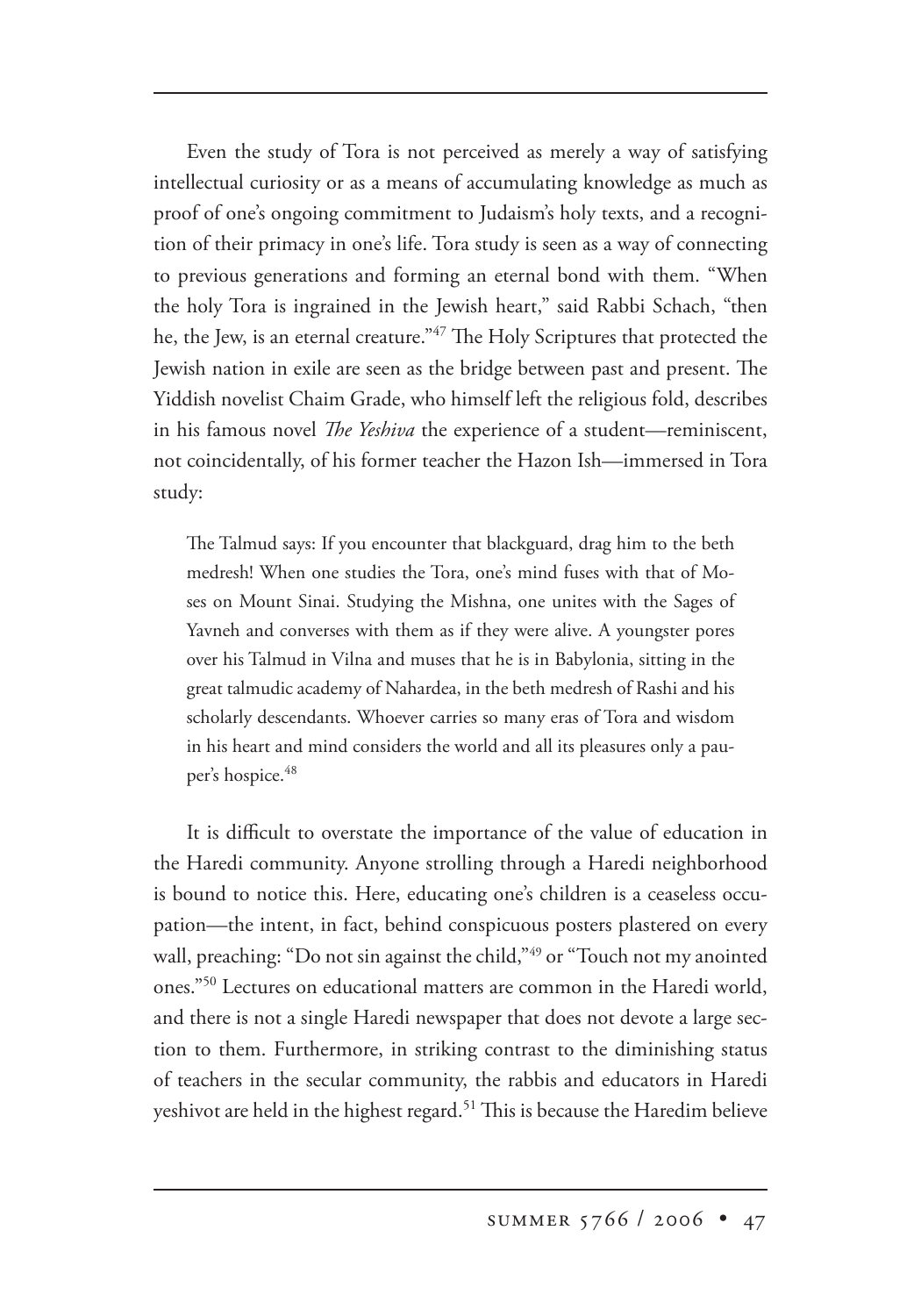that every generation is obligated to raise its children in the light of certain beliefs and norms, as Rabbi Shlomo Wolbe, scion of the Lithuanian Musar movement and one of the greatest Haredi philosophers of our generation, writes, citing Maimonides: "If a little child can hold his father's hand and go up from Jerusalem to the Temple Mount, it is his father's duty to take him up and show it to him, so as to educate him in the commandments."<sup>52</sup> Moreover, Wolbe argues that the true purpose of the commandments concerned with education is the transmission of the father's Jewish understanding to his child:

If education were only about putting sons on the path of Tora and reverence—the gravity of this work would be enough. The father's real strength is truly revealed in the education of his son. The father himself, with all the commandments he has performed and the Tora he has studied, is still considered 'potential' until he raises sons who themselves follow God's path. The father's nature and the true aspiration of his life are actually revealed in his sons. And that is the point of education: The father confirms himself in it. Therefore, educating the sons is an awesome responsibility on which depends the success of the fathers in their own life. But if the fathers conform for the most part to Tora and commandments, but fail, God forbid, in educating their sons, then they generally pass judgment on themselves and on their teaching.<sup>53</sup>

The survival of the Haredi community is not dependent solely on the process of transmitting values, however. There are many other unique social characteristics that contribute to its cohesiveness, beginning with a communal structure organized around circles of commitment—the family, the community, Haredi society as a whole, and the eternal Jewish people. Consequently, the Haredi individual lives inside a tightly packed system of connections and identifications. In times of need, this system is readily available for both material and spiritual support. So, too, does a network of volunteer organizations—offering everything from interest-free loans to rental of medical equipment to the supply of basic goods—dedicate itself to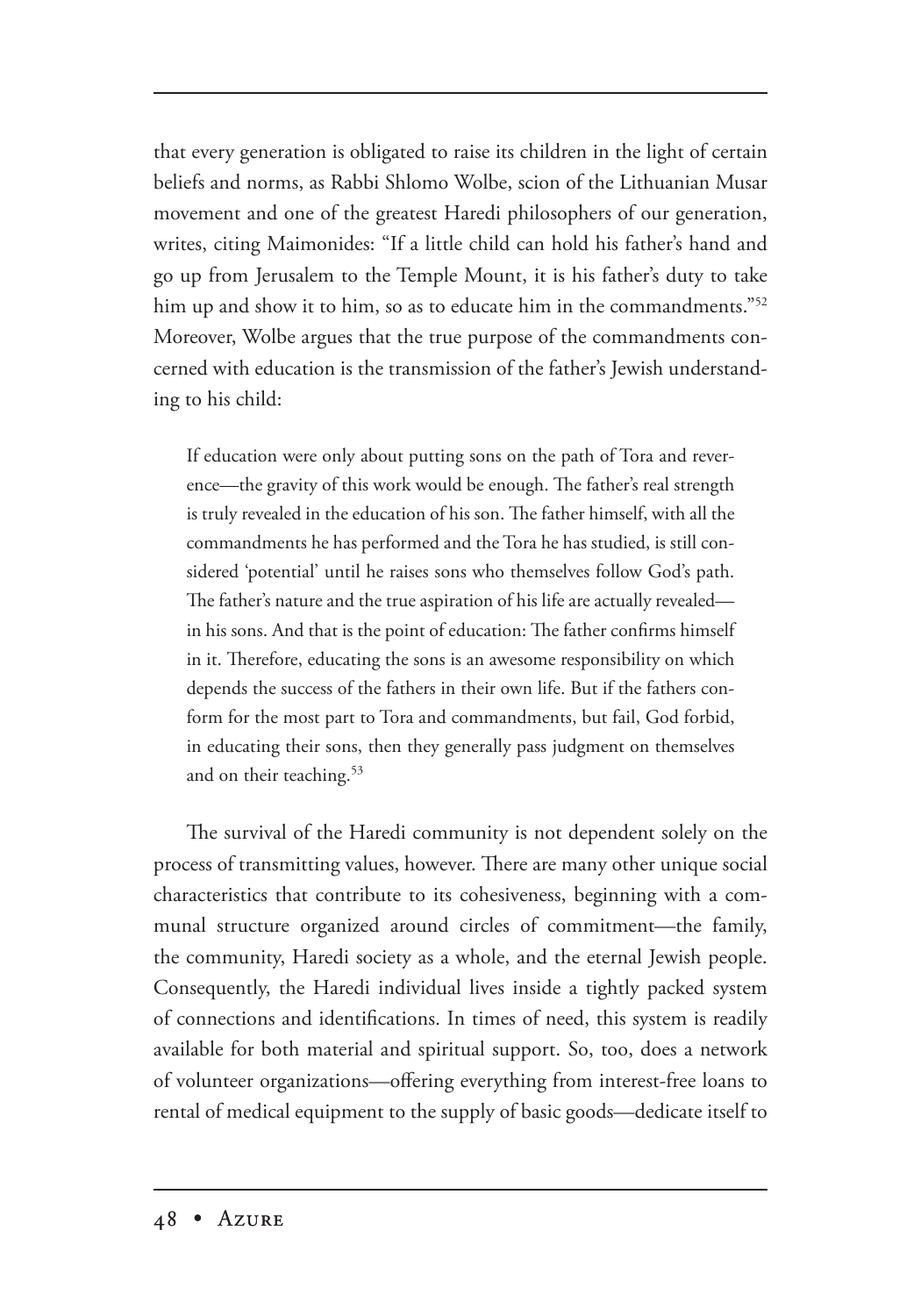the physical well-being of every member of the community. No Haredi will ever, in time of need, be left to fend for himself.

Obviously, the preservation of such an intense, close-knit community involves the suppression of a certain measure of personal freedom. And indeed, the Haredi is not free to think, to doubt, and to act as a secular person does. He is committed to his community's tradition and to the authority of his community's leaders, and lives in a social and cultural ghetto. No doubt, this is a heavy price to pay—for many, it is simply too heavy. But to the extent that the Haredi community demands the forfeiture of the individual's personal liberties for the sake of the whole, the individual is rewarded with a life imbued with meaning, and an almost unparalleled feeling of belonging and of continuity, and of certainty as to his place in this transient world and beyond—indeed, in all of Jewish eternity.

Some years ago, I began my journey from the Haredi society in which I grew up—the world of the Belz Yeshiva and a generations-old Hasidic family—to the "outside world." In the world I had left behind, I was filled with questions; in my new life, I searched for answers. This journey led me, among other places, to the pages of the research to which I have referred above. For the first time, I looked to academic books on the history of Orthodoxy and Hasidism to serve as my guides to the society of which I was once a part. Through them, I was able to look at the Haredi community from a new, critical perspective. I found, however, that along with penetrating insights, these books contained much flawed analysis. Often, these flaws stemmed from sheer intolerance and a not-inconsiderable level of hostility.

This attitude toward Haredi society, common among the secular public, is to me not entirely surprising. I am all too familiar with the stringencies of Haredi life that are often construed by outside observers as "repressive" or "fundamentalist." And indeed, I concede that there are negative aspects to the Haredi way of life, whether its suppression of individuality or its own hostility towards those streams of Judaism opposed to it. Yet, at the same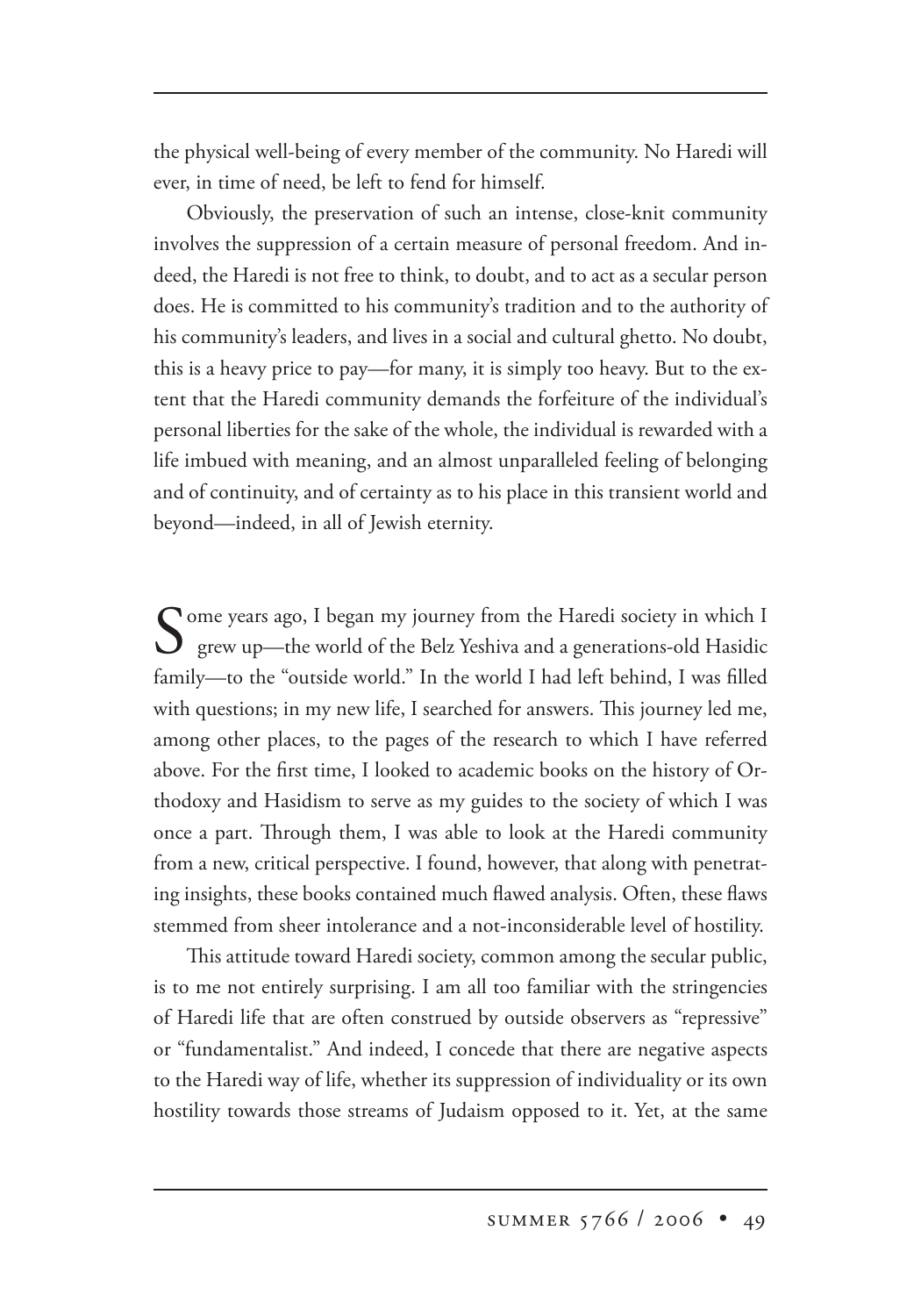time, I cannot ignore the secret of its power—an uncompromising devotion to a long and glorious tradition that embodies the continuous striving for the supreme good. The religious idealism of the Haredi society could well be construed, from the outside, as rigid and oppressive. Yet at the same time, this religious idealism creates an intense form of human existence based on the values of communalism, the sanctity of the family, and the obligation of study. We who are on the outside should ask ourselves: Are these values really such a bad foundation on which to build one's life?

They are not. And it is just possible that beneath the hostility directed by much of secular society toward the Haredi community lies a fear of the challenge the Haredim pose, through their unremitting resistance to the modern, liberal worldview. And the strength of the Haredi alternative is all the more evident precisely *when* it is set against the weakness of the open, permissive society that surrounds it. If Haredi society is nothing if not certain of its own values, what is to be said for a liberal culture that is constant wracked by doubts as to its own value in this world?<sup>54</sup>

It would seem, then, that rather than deliberately distancing himself, the modern Jew can learn something from the Haredim. He may not be able—or want—to accept the Haredi dictum that "the Tora prohibits innovation," but neither should he succumb to the facile, modern dismissal of the past: "Never look back." For as the Haredim make clear, there is much to be learned from our past. Haredi society is characterized by vitality and moral strength precisely because it wholeheartedly believes in its holy mission—the preservation of Jewish existence—and is willing to sacrifice many things that the "enlightened" man views as crucial to daily life. The Haredi's eyes are directed at eternity, and away from the fleeting idols of fashion. Surely this sacrifice is itself worthy of admiration—and perhaps even inspiration.

In the end, it is certainly difficult to imagine an ideological compromise between Haredi Judaism and other sectors of the Jewish public that have adopted a more "progressive" worldview. After all, there exists between them an unbridgeable chasm: Modern Jewish trends are founded on the view that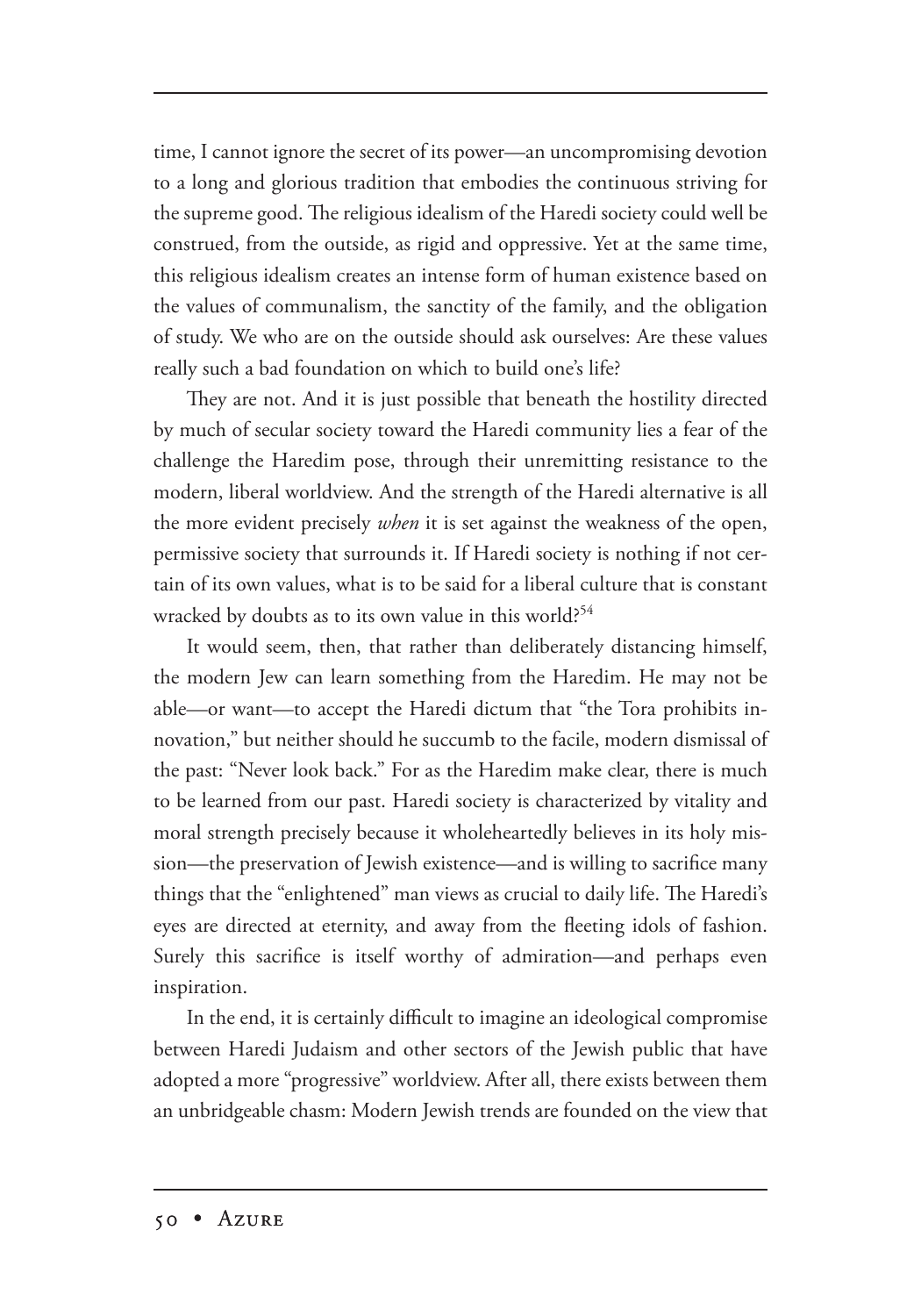Judaism will survive only if it succeeds in incorporating certain aspects of contemporary Western liberal culture, whereas the Haredim believe that only their entrenchment behind the walls of tradition can guarantee the continuation of Judaism in future generations. Surely, however, the modern Jew cannot deny that there is something comforting about the knowledge that there exists a community dedicated to the preservation of Jewish identity in its maximalist version, even during periods of far-reaching social and cultural change.55

Once, during a heated debate on the question of whether the Haredi community helps or hinders the future of the Jewish people, my teacher and rabbi Professor Shalom Rosenberg, a researcher of Jewish history, claimed that the Haredim are the "savings account" of the Jewish people. In contrast, the modern Jewish movement may be compared to "venture capital," used to invest in bold political and ideological ventures. Surely, we can see the value in both. Indeed, there may come a time when the modern Jewish community will need to dip into its reserves. The resilience of the Haredi community assures us that these reserves will always be there.

## *Notes*

1. Shalom Noah Brozofsky, Tractate *The Slain is Upon You: Articles about the Holocaust* (Jerusalem: Machon Emuna Vedaat, 1988), p. 28. [Hebrew] In this context, Eliezer Schweid coined the expression "the truth comforts" as a means of explaining Haredi philosophy's efforts to cope with the Holocaust. See Eliezer Schweid, *From Ruin to Salvation: Responses of Haredi* 

*Aharon Rose is an undergraduate in the department of Israeli history at the Hebrew University. This essay, originally composed in Hebrew, won first prize in Azure's Hebrew Essay Contest for Young Writers in 2005.*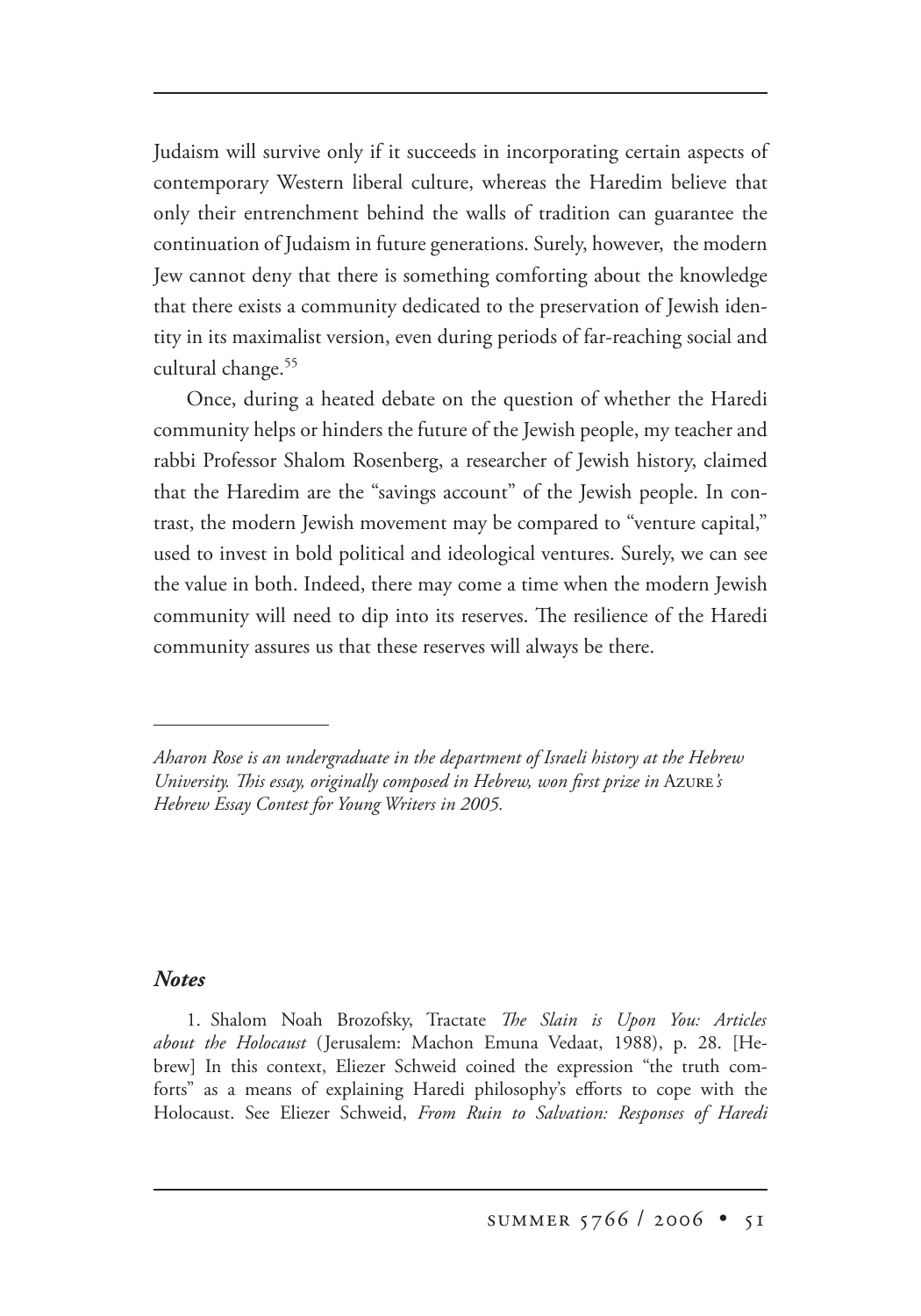*Philosophy to the Holocaust in Its Time* (Tel Aviv: Hakibbutz Hameuhad, 1994), p. 12. [Hebrew]

2. See the definition provided by Haredi social researcher Kimmy Caplan, who characterizes Haredi society as a combination of ideological and theological opinions as well as of a unique lifestyle. Kimmy Caplan, "Research into the Haredi Community in Israel: Achievements and Challenges," in *Israeli Haredim: Integration without Assimilation?* eds. Emmanuel Sivan and Kimmy Caplan (Jerusalem: Van Leer Institute, 2004), p. 227. [Hebrew] See there his discussion on the ruling of the High Court when asked, in order to resolve an argument over the government budget in 1993, to answer the question: Who Is a Haredi? See Caplan, "Research into the Haredi Community in Israel," pp. 226-227.

3. This is only the briefest of sketches of Katz's and his students' research into Orthodoxy. For a bibliographical survey of the subject, see Caplan, "Research into the Haredi Community in Israel," mainly pp. 231-234. For research that deals with Katz's historiography, see Immanuel Etkes' introduction to Moshe Samet, *The Tora Prohibits Innovation: Chapters in the History of Orthodoxy* (Jerusalem: Carmel, 2004), pp. 7-9. [Hebrew]

4. Jacob Katz, "Orthodoxy in Historical Perspective," in *Studies in Contemporary Jewry*, part 2, ed. Peter Y. Medding (Bloomington: Indiana University, 1986), p. 4. Katz published his collected articles on Jewish Orthodoxy in his book *Halacha in Distress: Obstacles on the Way to Orthodoxy in Formation* (Jerusalem: Magnes, 1992). [Hebrew]

5. Katz, "Orthodoxy in Historical Perspective," p. 4. For a discussion of the question of whether Orthodoxy is the only possible reaction to modernity (in the context of an analysis of Jews of Middle Eastern origin), see the fascinating polemic between Zvi Zohar and Benjamin Brown, "Eastern Sages and Religious Fanaticism: Points for a Renewed Examination," *Akdamot* 10 (2001), pp. 289-324 [Hebrew]; Zvi Zohar, "Orthodoxy Is Not the Only Authentic Halachic Reaction to Modernity," *Akdamot* 11 (2002), pp. 139-151 [Hebrew]; Benjamin Brown, "'European' Modernity, Orthodox Reaction, and the Causal Connection," *Akdamot* 11 (2002), pp. 153-160. [Hebrew]

6. Michael K. Silber, "The Emergence of Ultra-Orthodoxy: The Invention of a Tradition," in *The Uses of Tradition: Jewish Continuity in the Modern Era*, ed. Jack Wertheimer (New York: Jewish Theological Seminary, 1992), p. 24.

7. Israel Bartal, "Responses to Modernity: Haskala, Orthodoxy, and Nationalism in Eastern Europe," in *Zionism and Religion*, eds. Shmuel Almog, Jehuda Reinharz, and Anita Shapira (Hanover: Brandeis, 1998), p. 18.

8. The influence of the doctrine of *daat tora* and its transformation from Haredi into religious-Zionist society provoked a stormy debate, and increased the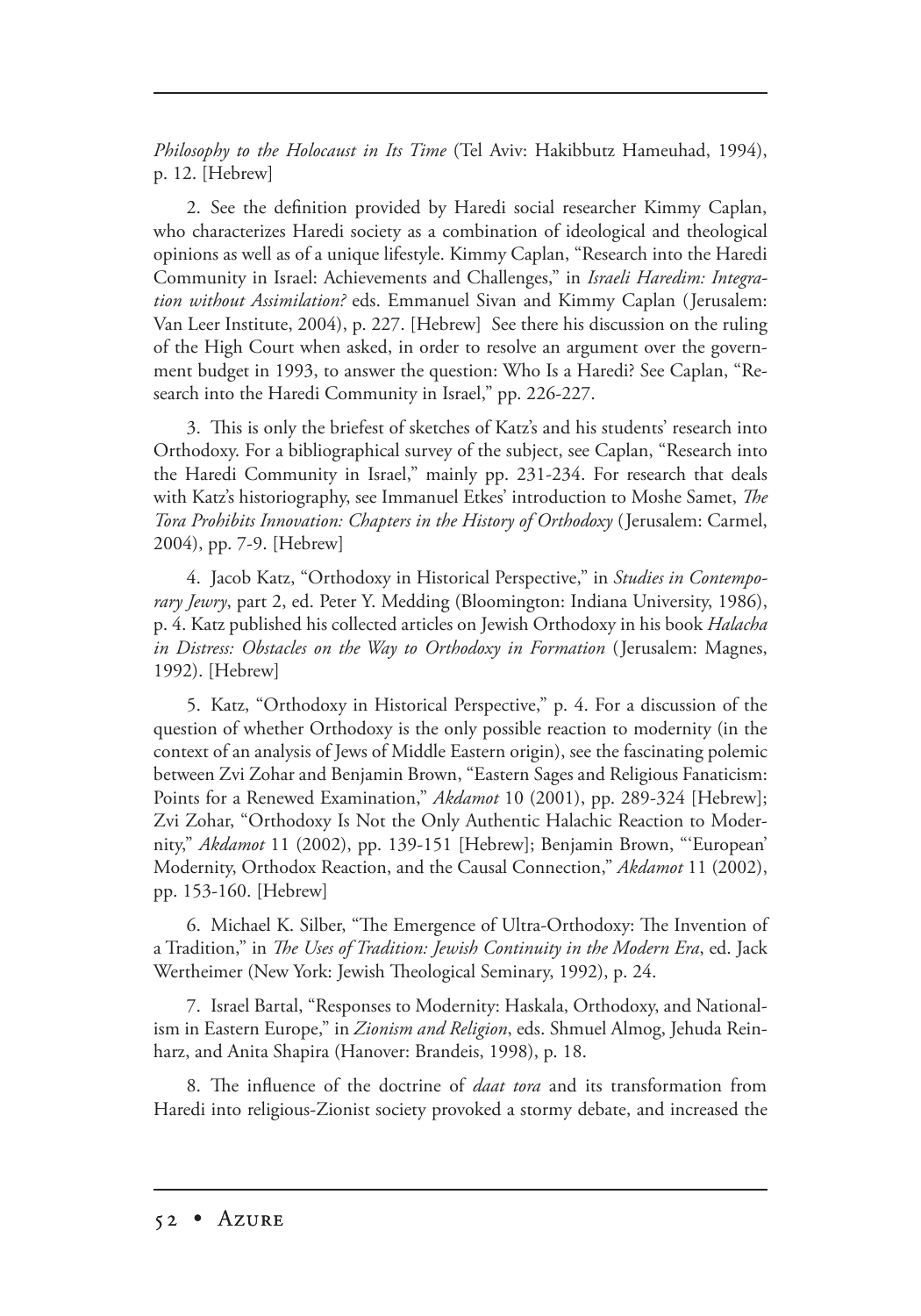interest of both researchers and the general public in its theological and halachic roots. See Benjamin Brown, "*Daat Tora* in Religious Judaism in Israel: The Background, the Positions, and Their Implications," in *Religious Zionism: An Era of Changes—Studies in Memory of Zvulun Hammer*, ed. Asher Cohen (Jerusalem: Bialik Institute, 2004), pp. 422-474. [Hebrew] Discussions on the *daat tora* principle are based on articles by my teacher, Rabbi Dr. Benjamin Brown, and on the course he taught at the Hebrew University in 2004, "The Hafez Haim—Faith, Halacha, and Public Leadership." My debt to Brown does not end with those notes referring to his articles. It is customary for the writer, after he has thanked his teachers, to add that they are not responsible for his errors. In my case, Brown told me that he does not agree with my conclusions. It is therefore my duty, not only as a matter of course, to say here that the errors—if there are any—are mine alone.

9. Ze'ev Safrai and Avi Saguy, eds., *Between Authority and Autonomy in Jewish Tradition* (Tel Aviv: Hakibbutz Hameuhad, 1997). [Hebrew]

10. Jacob Katz, "Daat Tora: The Unqualified Authority Claimed by Halachists," in Safrai and Saguy, *Between Authority and Autonomy in Jewish Tradition*, pp. 95-104. [Hebrew] Although this is a research anthology, Katz did not refrain from expressing his personal opinion, as he writes at the end of his article: "It [the emergence of the phenomenon of *daat tora*] is a result of special historical circumstances, and though a historian should never try to prophesy, he is not prevented from hoping that what has emerged in the course of history may also disappear in the course of time." Katz, "*Daat Tora*," p. 103.

11. Lawrence Kaplan, "*Daat Tora*—A Modern Conception of Rabbinic Authority," in *Rabbinic Authority and Personal Autonomy*, ed. Moshe Sokol (Northvale, NJ: Jason Aronson, 1992), pp. 1-60. Kaplan even anticipated that the ideology of *daat Tora*, as a result of a proliferation of contradictory authorities, would become a victim of its own success: "As a result of the proliferation of conflicting *daat tora* viewpoints, of conflicting *de'ot tora*… the concept of *daat tora* as the expression of the sole legitimate, authentic Tora viewpoint would seem to be in trouble." Kaplan, "Daat Tora," p. 53.

12. Mishna Avot 5:22.

13. Hagiga 12a.

14. Benjamin Brown, "The Doctrine of '*Daat Tora*': Three Stages," in *Way of the Spirit: Book on the Jubilee of Eliezer Schweid*, vol. 2 (Jerusalem: Mandel Institute of Jewish Studies, 2004), p. 594. [Hebrew]

15. Thus Jacob Katz also refers to the phenomenon of the Musar ("moral") movement of Rabbi Israel Salanter in the mid-nineteenth century as a kind of reaction to modernism. Katz, "Orthodoxy in Historical Perspective," p. 6. Lawrence Kaplan claims that the attempts of the Hazon Ish (Rabbi Avraham Yeshayahu Karelitz), the leader of the Haredi community in Israel, to neutralize the effect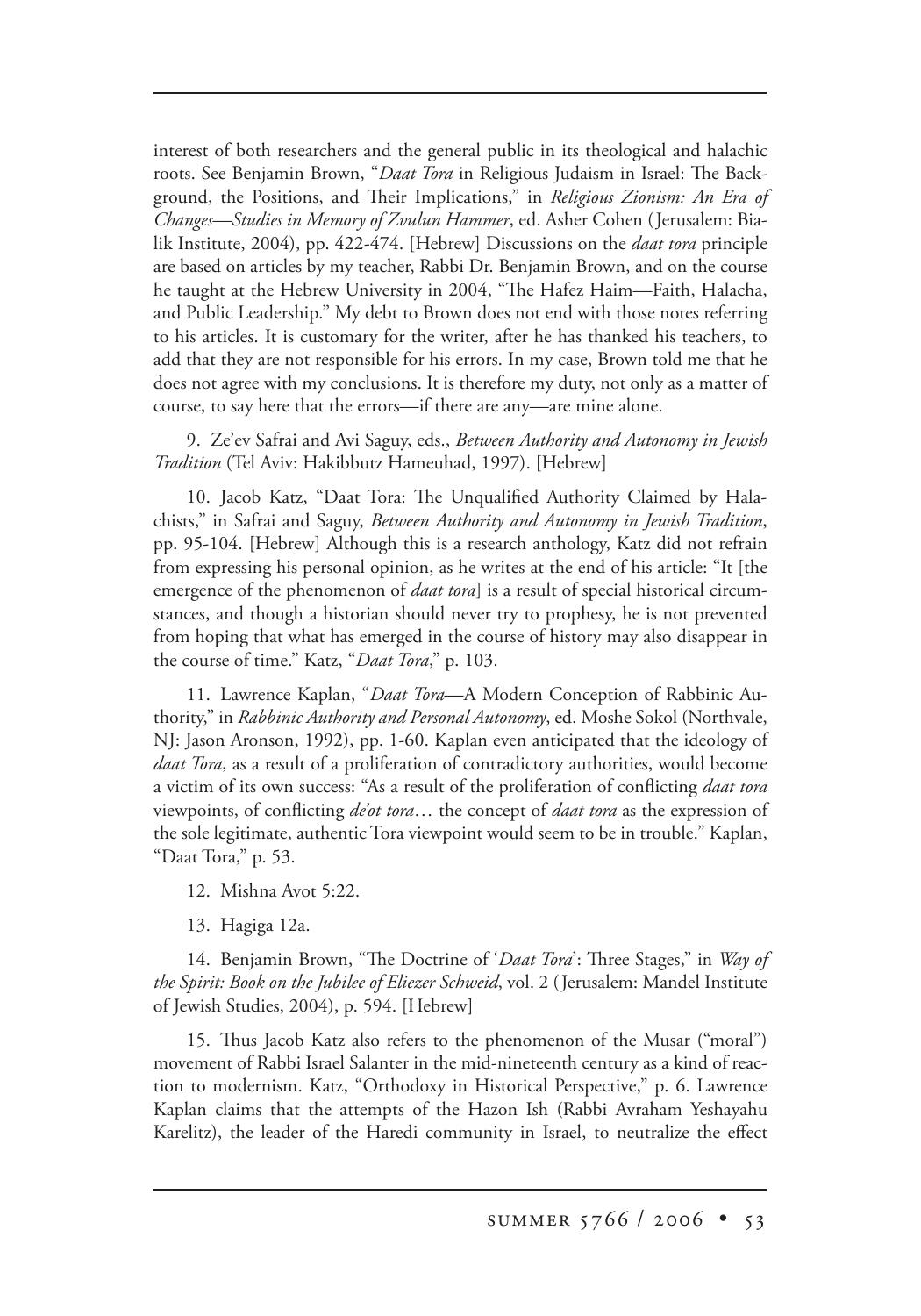of the Musar movement are also reactions to modernity. Lawrence Kaplan, "The Hazon Ish: Haredi Critic of Traditional Orthodoxy," in *The Uses of Tradition*, pp. 145-173. Moreover, Menachem Friedman and Haym Soloveitchik regard the strictness imposed by the Hazon Ish as a result of a literary tradition that developed in yeshivot that were not tied to any particular Haredi community, and had thus cut themselves off from the communal tradition and its customs. Haym Soloveitchik, "Rupture and Reconstruction: The Transformation of Contemporary Orthodoxy," *Tradition* 28 (1994), pp. 64-130; Menachem Friedman, "The Lost Tradition: How the Written Word Defeated the Living Tradition—A Perspective on the Lessons Debate," in *The Quest for Halacha: Interdisciplinary Perspectives on Jewish Law*, ed. Amichai Berholz (Tel Aviv: Yediot Aharonot, 2003), pp. 196-218. [Hebrew]

16. Menachem Friedman, *The Haredi (Ultra-Orthodox) Society: Sources*, *Trends, and Processes* (Jerusalem: Jerusalem Institute for Israel Studies, 1991), p. 77. [Hebrew]

17. Joseph Dan, "Prevailing Haredi Society: A Product of a Secular Israel," *Alpayim* 15 (1998), p. 241.

18. It is interesting to note that those researchers and intellectuals who are not experts in the history of the Jewish people are more respectful of the Haredi experience of continuity. Thus, for example, Emmanuel Sivan wrote: "This 'highlighted' past is experienced with utmost contemporaneity, spoken about in the same way one talks about figures and events appearing in the major text, the product of the revelation, which carries authority in the enclave. Chronological distance is abolished, as is clear to any observer watching Haredim on the ninth of Av as they lament the 70 c.e. destruction of the Temple and the onset of Exile, or Shi'ites weeping in self-flagellation for the murder of Imam Husayn, 'Ali's grandson, on the tenth of Ramadan ('Ashura)." Emmanuel Sivan, "The Enclave Culture," in *Fundamentalisms Comprehended*, eds. Martin E. Marty and R. Scott Appleby (Chicago: University of Chicago, 1995), p. 38. As a result of a trip he took to the Geula and Mea Shearim districts in Jerusalem, the author Amos Oz also writes: "Here in northwestern Jerusalem everything remains almost as it was. Enlightenment and assimilation, the return to Zion, the murder of Europe's Jews, and the establishment of the State of Israel seem swallowed up, covered over by the growth of this Judaism, fierce and tropical, like some primeval jungle." Amos Oz, *In the Land of Israel*, trans. Maurie Goldberg-Bartura (London: Chatto and Windus, 1983), p. 7.

19. As Benjamin Brown points out: "Some would try to attribute the success of the Haredi world in Israel to the Zionist state whose existence it opposed and to the democratic government… but this claim, even if it is correct, cannot diminish the extent of the achievement of the Haredi community, because every achievement is built, among other things, by using the conditions created by the opponent. The very ability of this society to adapt its course to a changing reality without significantly straying from its fundamental values demonstrates the power of its existence.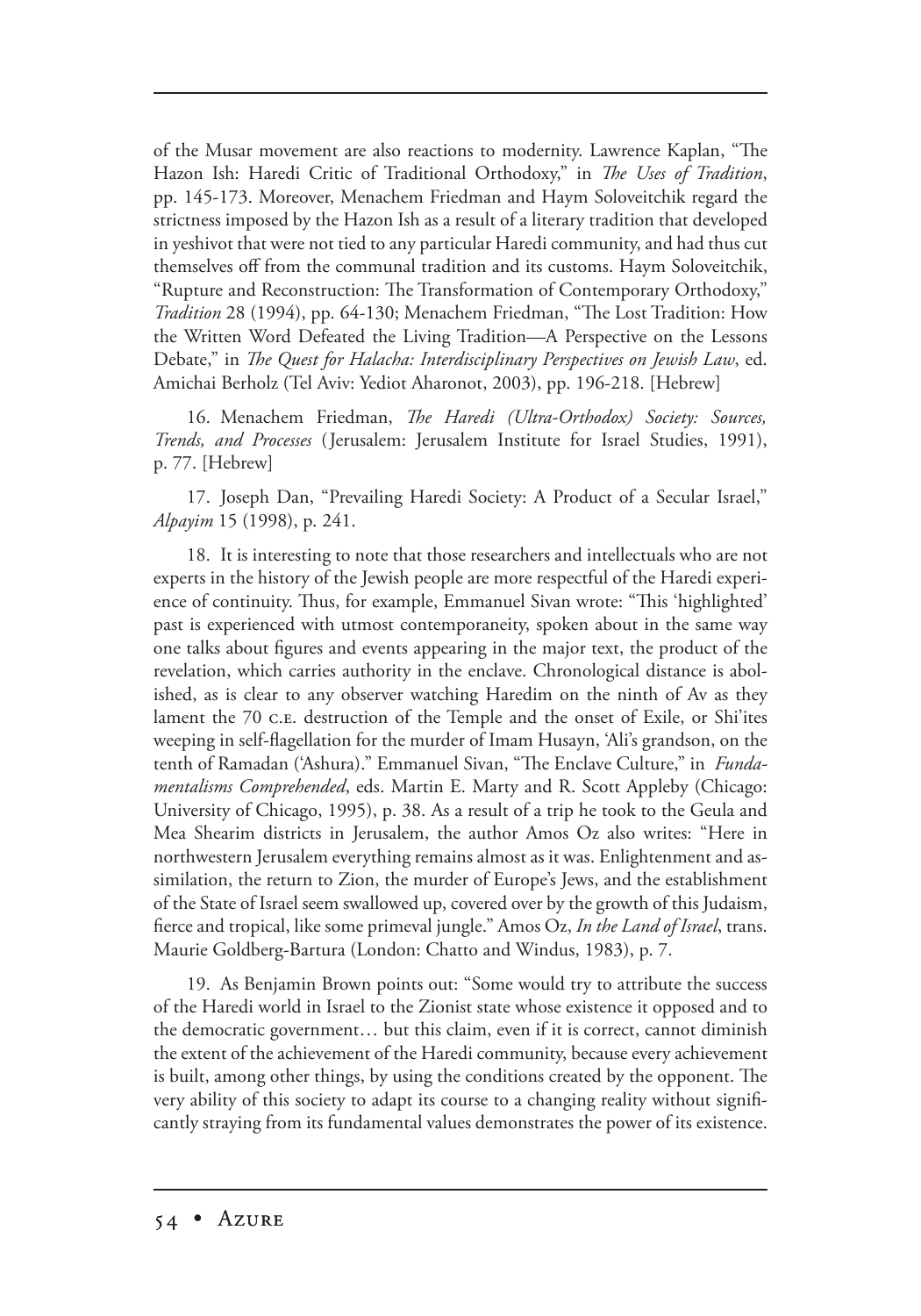In order to succeed it is not enough to open the window of opportunity; you have to know how to use it properly." See Benjamin Brown, "Rabbi Schach: Admiring the Spirit, Critique of Nationalism, and Political Decision Making in the State of Israel," in *Religion and Nationalism in Israel and the Middle East*, ed. Neri Horowitz (Tel Aviv: Am Oved, 2003), p. 318. [Hebrew]

20. Throughout his book, Friedman emphasizes the existentialist crisis facing Haredi society. See, for example, Friedman, *The Haredi Society*, pp. 4, 75-77, 129, 190-191.

21. Friedman, *The Haredi Society*, p. 191.

22. Friedman, *The Haredi Society*, p. 192.

23. Friedman, *The Haredi Society*, p. 188. It should be emphasized that other researchers proposed a more complex analysis than Friedman's narrow economic one. Many of them maintained that research into Haredi society must take into consideration its ideological elements, as well. Charles Liebman, for example, argues that Rabbi Schach's decision not to join the government's leftist coalition despite the economic incentives shows that the political behavior of the Haredim cannot be explained in purely economic terms. Charles Liebman, "Joining the Government Coalition in Light of the Haredi Reaction to the Yom Kippur War," *Perspectives on the Revival of Israel* 3 (1993), pp. 380-398. [Hebrew] For Liebman, Haredi society is based first and foremost on an obligation to religious-ideological principles, in the name of which it demands material sacrifices from its adherents. Moreover, "its religious leaders, as distinct from its political ones, provide an example of simple life if not actual poverty in their private lives." Liebman, "Joining the Government Coalition," p. 384. As Liebman states, the Haredi sense of moral responsibility for the Jewishness of Israeli society has increased since the Yom Kippur War. In his view, the trauma of Yom Kippur aroused the feeling that Israeli society was part of the rhythm of Jewish history, "a feeling that stems from the fact that the pain, suffering, and humiliation Israel endured during that war are consistent, as far as the Haredim are concerned, with the Jewish nation's bitter experience since the destruction of the Temple." Liebman, "Joining the Government Coalition," p. 387.

24. Studies of this professional training provided a wealth of insight into Haredi society, from anthropological fieldwork to philosophical and historical reviews of changes in Haredi attitudes toward work. The reader will find a good summary in Joel Rebibo, "The Road Back from Utopia," Azure 11 (Summer 2001), pp. 131-167. For the latest literature: Yohai Hakak, *Between Sanctity and Tachles: Haredi Men Learn a Trade* (Jerusalem: Florsheim Institute for Political Research, 2004). [Hebrew]

25. Yair Sheleg, *The New Religious Jews: Recent Developments Among Observant Jews in Israel* (Jerusalem: Keter, 2000). [Hebrew]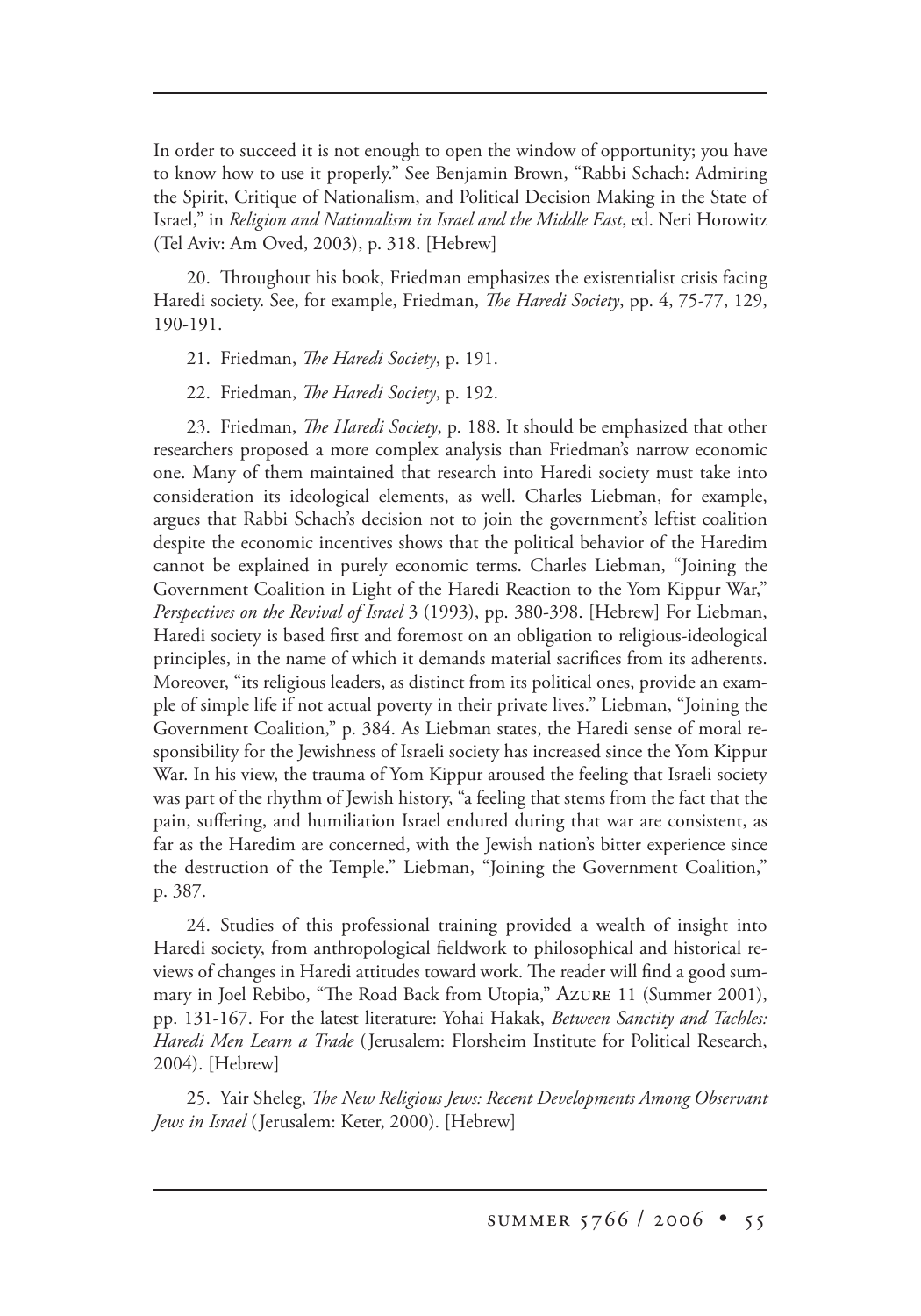26. Sheleg, *The New Religious Jews*, p. 13.

27. Sheleg, *The New Religious Jews*, p. 145.

28. Tamar Elor and Eran Neria, "The Wandering Haredi: Time and Space Consumption among the Haredi Community in Jerusalem," in *Israeli Haredim*, pp. 171-195.

29. Elor and Neria, "The Wandering Haredi," p. 195.

30. Cited in Avraham Yeshayahu Karelitz, *Splendor of Our Generation: Selections from the Life and Writings of Rabbi Avraham Yeshayahu Karelitz, the "Hazon Ish,"* ed. Shlomo Cohen, part 1 (Bnei Brak: Netzah, 1969), pp. 292-293. [Hebrew]

31. Sheleg, *The New Religious Jews*, p. 164. Yet another example of a baseless prediction on the future of Haredi society is Sheleg's pronouncement that the death of Rabbi Schach would lead to a lessening of the status of the rabbinic leadership in the Haredi world, and a rise in the status of its politicians. In truth, four years have passed since the death of Rabbi Schach, and there is no discernible change on the horizon. Sheleg also claims that the rightist tendencies of the Haredi community will lead it into conflict with the authority of *daat tora*. Yet the support of the United Tora Judaism party for Sharon's disengagement coalition is obvious proof, if any were needed, of the ability of *daat tora* to prevail over rightist tendencies among the Haredim.

32. For the Haredi slant, see the apologia of prominent Haredi author and journalist Moshe Grylak, *The Haredim: Who Are We Really?* (Jerusalem: Keter, 2002), pp. 24-27. [Hebrew]

33. Menachem Friedman, *The Haredi Woman* (Jerusalem: Jerusalem Institute for Israel Studies, 1988). [Hebrew] The article was also published with minor changes as "The Haredi Woman," in *A Window on the Lives of Women in Jewish Societies*, ed. Yael Atzmon (Jerusalem: Zalman Shazar Center, 1995), pp. 273-290. [Hebrew]

34. Menachem Friedman, "The King's Daughter Is All Glorious Without," in *Blessed Be He Who Made Me a Woman? Women in Judaism: From Biblical to Present Times*, eds. David Joel Ariel, Maya Leibowitz, and Yoram Mazor (Tel Aviv: Miskal, 1999), p. 193. [Hebrew]

35. Friedman, "The King's Daughter," p. 205.

36. Leo Strauss describes the idea of progress as one composed of several rudiments: A parallelism between intellectual progress and social progress; the determination that human thought is a developing process, and that modern thinking from the seventeenth century on is an example of a type of progress that cannot be reversed; and the possibility of infinite progress. See Leo Strauss, "Progress or Return?" in Leo Strauss, *The Rebirth of Classical Political Rationalism*: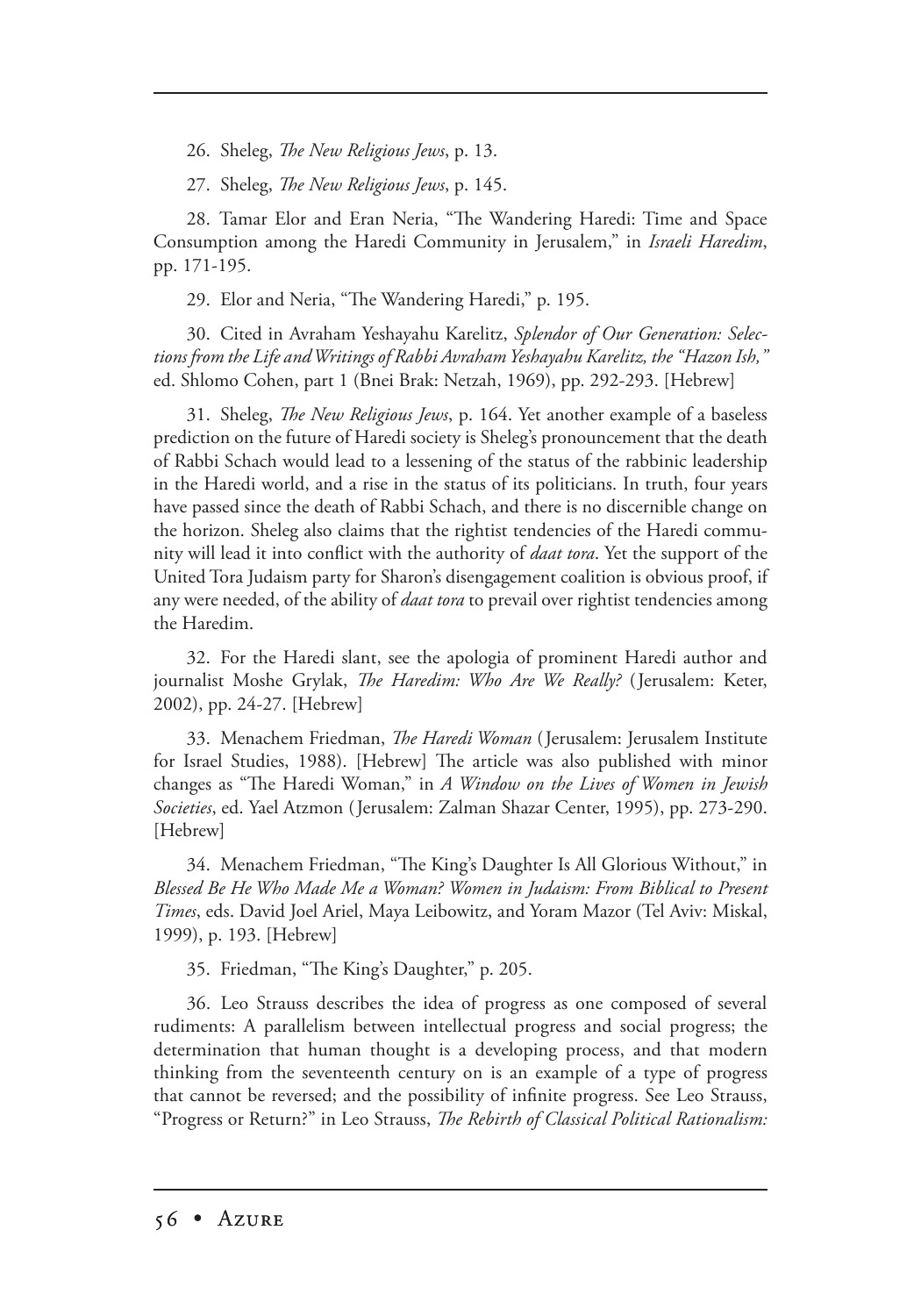*An Introduction to the Thought of Leo Strauss: Essays and Lectures*, ed. Thomas L. Pangle (Chicago: University of Chicago, 1989), p. 238. The idea of progress in modern culture is expressed mainly through the charm that the "new" holds for consumers. A member of the Musar movement, Rabbi Moshe Rosenstein (1880-1941), who was active in Lithuania between the wars, compares "the lust for change" with the quest for truth. In his efforts to discourage his students from yearning after the trappings of modernity, he blamed the philosophers of his time: "For their view that if they follow the path trod by all the Sages of past generations, they will be unable to do much to bring about changes that will shake up the entire world.... They found no other way, except to cause a revolution in the spiritual world and to choose a new path for themselves and leave the one that the great of the world trod for thousands of years." See Moshe Rosenstein, *Ahavat Meisharim*, vol. 1, second ed. (Petah Tikva: Gnuzot, 1995), p. 47. At the peak of the ideological age, Rabbi Rosenstein warns that just as it is impossible to bring about a revolution in the physical world and "destroy the civilization enjoyed by the world's peoples until now," so, too, in the spiritual world "a man would be crazy to have the arrogance to pull down what previous generations have built." He wonders at those of his own generation who are led astray in search of novelty, "who will be quick to be attracted by the new opinion of any crazy and deceitful man and place the crown of wisdom upon his head without much scrutiny of his veracity." Rosenstein, *Ahavat Meisharim,* pp. 48, 49. In contrast to others in the Musar movement, who view the attraction of men to the new as a simple lust for anarchy, Rabbi Rosenstein argues that most people are miserable because they are distracted by the new *as opposed to being engaged* in the search for truth: "So when they hear a new opinion from some crazy and misguided person, they grab it with both hands, thinking, perhaps, to find something helpful in this opinion that will improve their lives." Rosenstein, *Ahavat Meisharim*, pp. 49-50.

## 37. Schweid, *From Ruin to Salvation*, p. 9.

38. Much has been written on the topic of "first" and "last" in Jewish tradition, but as yet there have been no exhaustive studies on *yeridat hadorot* in Haredi philosophy. On first and last in Hasidut, see Mendel Piekarz, *Hasidic Leadership: Authority and Faith in Tzadikim as Reflected in the Hasidic Literature* (Jerusalem: Bialik Institute, 1999), pp. 60-77. [Hebrew] See there the references in notes 1-7. Benjamin Brown says that *yeridat hadorot* and *daat tora* are the final two of the fifteen essential principles of Haredi society. If I were bold enough I might say that they are principles 1 and 2 and only after them come the other thirteen principles of Maimonides.

39. Eliyahu E. Dessler, Strive for Truth! Michtav Me-Eliyahu: The Selected Writ*ings of Rabbi Eliyahu E. Dessler*, part 1, trans. Aryeh Carmell (Jerusalem: Feldheim, 2002), p. 205.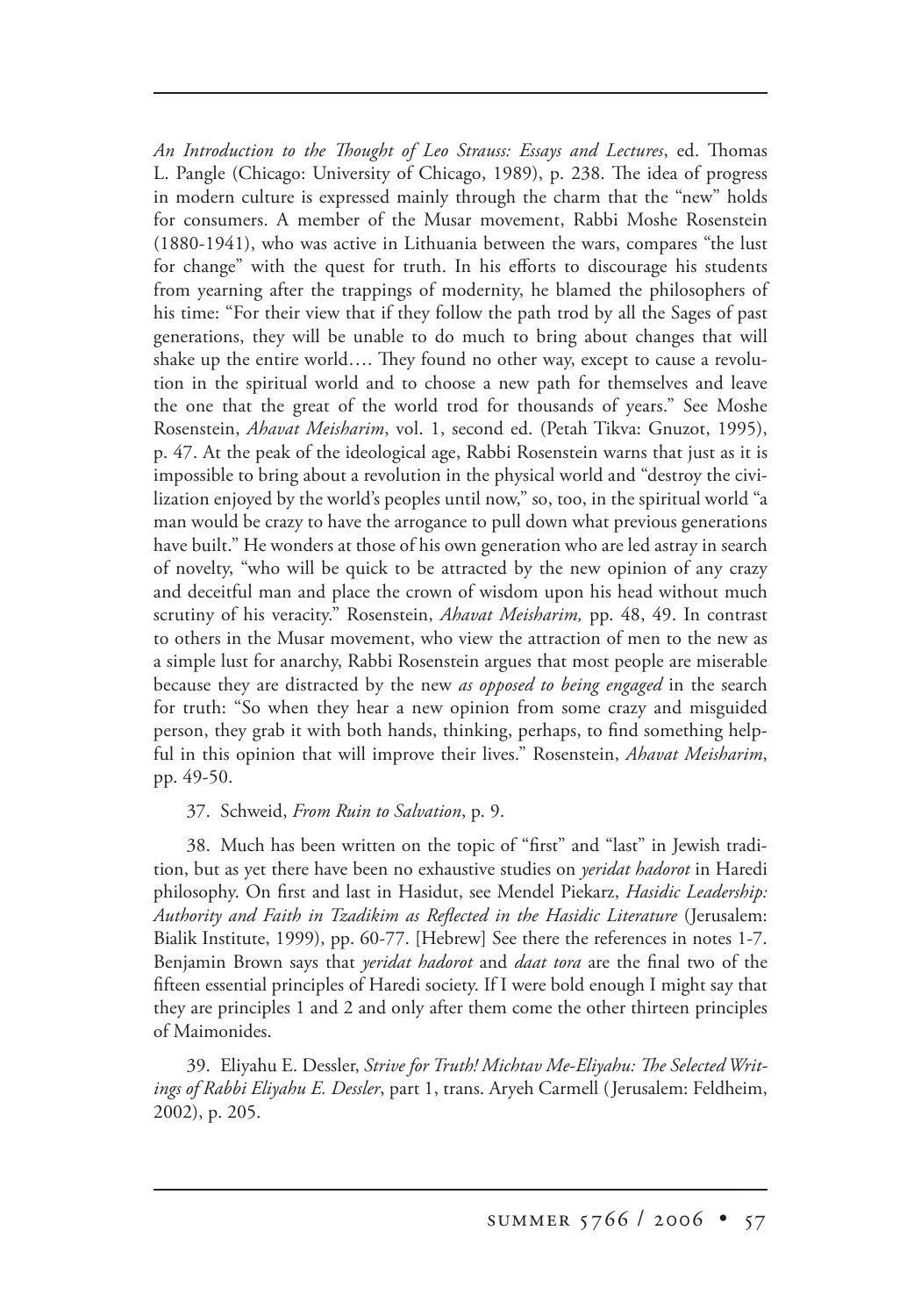40. Shalom Noah Brozofsky, *Paths of Peace: An Anthology of Discussions for the First Watch* ( Jerusalem: Machon Emuna Vadaat, 1990), p. 60. [Hebrew]

41. Yeshayahu Halevi Horowitz, *e Two Tablets of the Covenant* (Jerusalem, 1963), introduction, *Beit Hochma*, p. 18. [Hebrew]

42. Shalom Noah Brozofsky, *Paths of Peace*, p. 94.

43. Yekutiel Yehuda Halberstam, *Way of Life: Chapters on Education, Guidance, and the Foundations of Judaism According to Tora and Hasidut* (Union City, N.J.: R.M.L. Goldman, 1997), pp. 180-181. [Hebrew]

44. Yekutiel Yehuda Halberstam, *Way of Life*, pp. 190-191.

45. It should be emphasized that the great historian of the Jewish dispersal in Christian Spain, Yitzhak Baer, accepts the authority of the testimony of the Hasid Yabetz (Rabbi Joseph Yabetz). See Yitzhak Baer, *A History of the Jews in Christian Spain*, vol. 2, *From the Fourteenth Century to the Expulsion*, trans. Louis Schoffman (Philadelphia: Jewish Publication Society of America, 1978), p. 443. Other historians have disagreed with Baer. See Israel M. Ta-Shma, *Studies in Medieval Rabbinic Literature*, vol. 2, *Spain* (Jerusalem: Bialik Institute, 2004), pp. 279-296. [Hebrew] See the discussion of Avishai Ben Haim, Man of Vision: The Ultra-Orthodox Ideol*ogy of Rabbi Schach* (Jerusalem: Mozaika, 2004), pp. 149-159. [Hebrew] For the citation by Rabbi Schach see Eliezer Menachem Schach, *Letters and Articles*, part 4 (Bnei Brak, 1980), p. 154. [Hebrew]

46. This was recently brought into sharp focus by the way Haredi newspapers (non-affiliated) covered the disengagement process. The Haredi newspapers were unable to remain indifferent when faced with a settlement without television like Atzmona, or the Torat Haim yeshiva in Neve Dekalim, whose principal, Rabbi Shmuel Tal, is closer to the Haredi Tora sages than to the religious Zionist community. In the most popular Haredi chat site on the Internet, *Behadrei Haredim* ("In the Haredi inner sanctum"), part of the Israel-based Hyde Park general forum, some visitors claimed that the Haredim have no right to be arrogant after "the *mizrahnikim* [religious Zionists] took devotion to the mitzvot away from them."

47. Schach, *Letters and Articles*, part 1, p. 31.

48. Chaim Grade, *The Yeshiva*, trans. Curt Leviant (Indianapolis: Bobbs-Merril, 1976), pp. 384-385. On the historical importance of Grade's theories, see the evidence of one of the greatest Talmud researchers, Saul Lieberman: "When I read *The Yeshiva* I was filled with amazement at the accuracy of the historical-literary descriptions…. I knew personally almost all the people in Grade's novel about the yeshiva." Saul Lieberman, "On Chaim Grade the Storyteller," *Bitzaron* 3 (April 1981), p. 29. [Hebrew]

49. Exodus 42:21-22.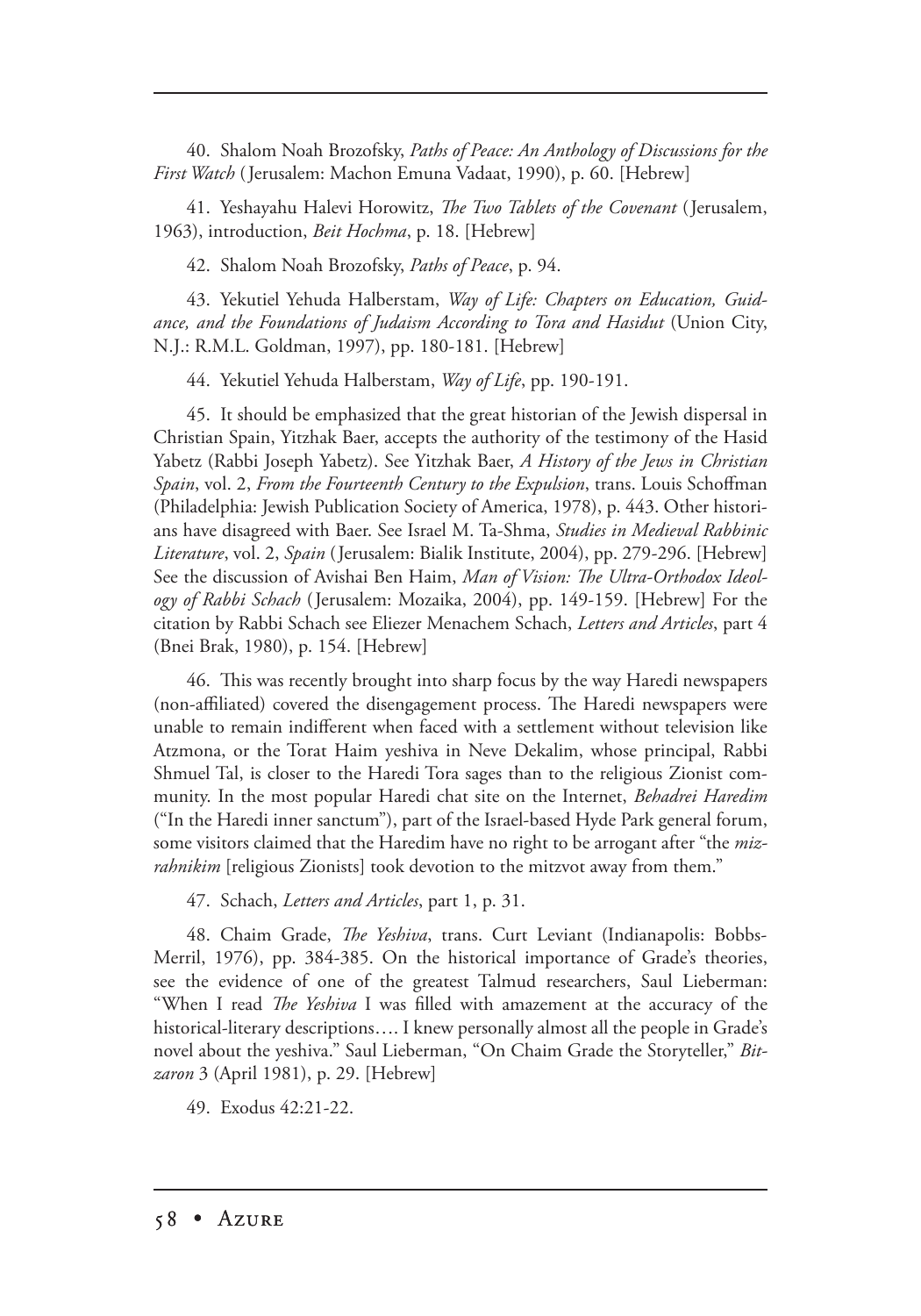50. Psalms 105:15.

51. For a fascinating and sensitive description of Haredi education see Samuel Heilman, *Defenders of the Faith: Inside Ultra-Orthodox Jewry* (New York: Schocken, 1992), especially pp. 168-177, but also in the chapters describing the *heder* (elementary school) and the yeshiva. And see also the references to Haredi educational literature.

52. Maimonides, *Mishneh Tora*, Laws of Festival Offerings 2:3.

53. Shlomo Wolbe, *Alei Shur*, vol. 1 (Jerusalem: Beit Hamusar, 1998), p. 259. (The book was originally published anonymously.)

54. An assertion to this effect is also made by Eliezer Schweid, who sees the revival of Haredi society as one of the most amazing paradoxes of our time. The reason is, according to him, that Haredi society represents not only a nostalgic past but "a real advantage that makes it relevant to extremely pressing current problems." In Schweid's opinion, in contrast with the "emptiness of the non-religious community" the Haredi community offers "an overall religious attitude to life and a rich family and communal lifestyle, and above all it gives a man a definite direction in his life, a personal and social purpose, and meaning. Once more Haredi society has been found to provide answers to questions raised by the tensions, risks, and superficiality of post-modern societies." But Schweid indicates not only the advantages of the Haredi community but also the moral price it pays for its success: A relationship of lack of responsibility towards the society and the culture thanks to which and in which it exists; narrowness of horizons and a restriction on the extent of its creativity; behavior according to the standards of a dual morality, one directed internally and the other externally; repression of natural urges; and an accumulation of mental and social tensions. See Eliezer Schweid, "Haredi Society as a Product of Post-Modern Culture," *Nativ* 1 (1988), pp. 27-32. [Hebrew]

55. On this point it is worth referring to the book by the scholar of contemporary Judaism Charles S. Liebman and the political scientist Bernard Susser, *Choosing Survival: Strategies for a Jewish Future* (New York: Oxford, 1999). These two researchers, who do not describe themselves as Orthodox, took upon themselves a task that is beyond narrow academic endeavor: To propose ways of preserving Jewish existence—cultural, not physical—in Israel and worldwide. To do this the authors have to define Jewish survival and non-survival, which they believe ends with assimilation. Susser and Liebman, *Choosing Survival*, p. 135. The authors are severely critical of the liberal Jewish streams in the United States that identify liberalism with Judaism, or more accurately, the identification between "being Jewish" and the lifestyle mapped out according to the liberal worldview. Susser and Liebman, *Choosing Survival*, p. 77. They claim that Judaism and the liberal culture represent two opposing cultures. Susser and Liebman ask a rhetorical question: "Is there a single assumption, implication, or conclusion